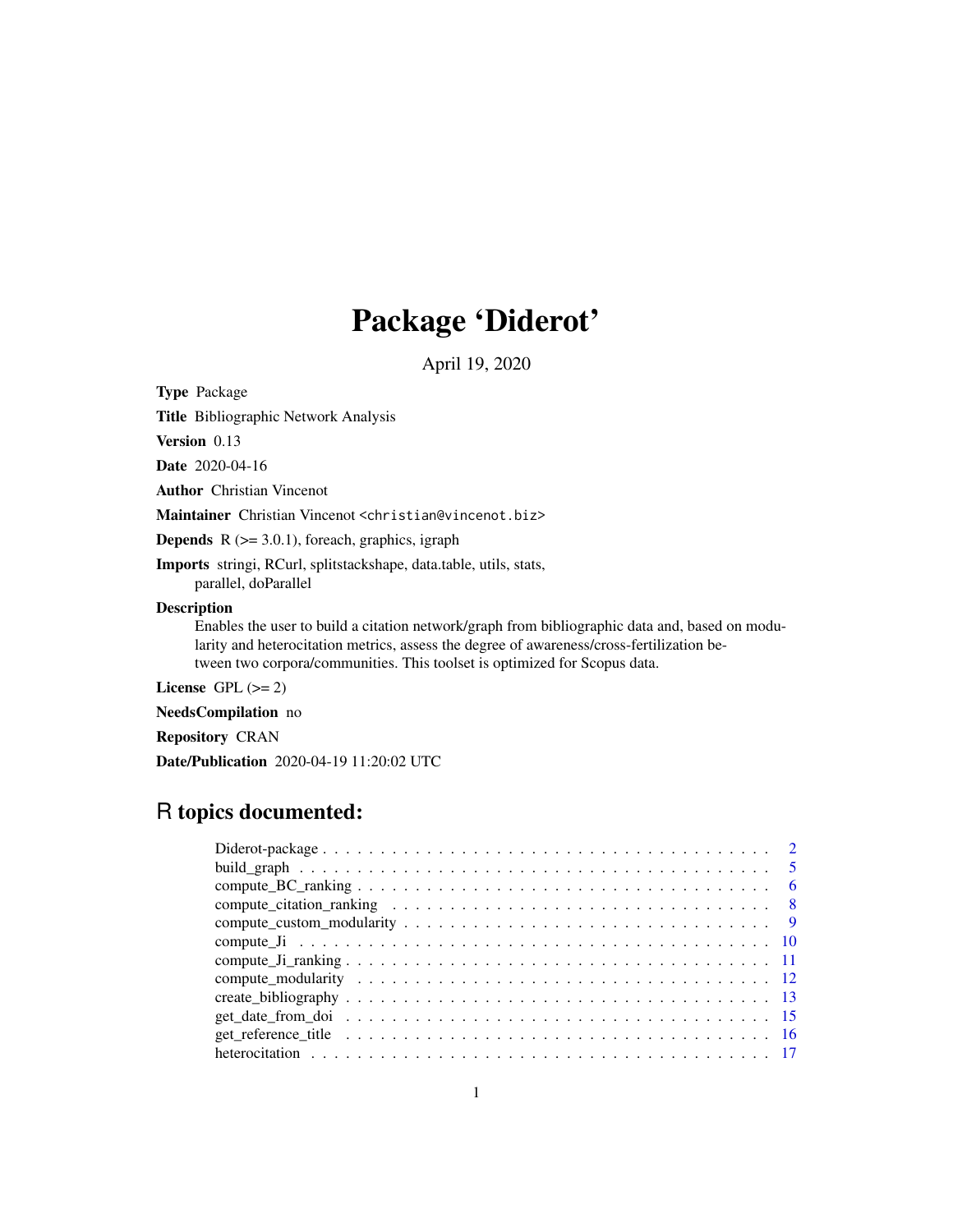# <span id="page-1-0"></span>2 Diderot-package

| Index | 32 |
|-------|----|

Diderot-package *Bibliographic Network Analysis Package*

# Description



*Denis Diderot (1713-1784), French philosopher and co-founder of the modern encyclopedia.*

This package allows to detect and quantify the unification or separation of two bibliographic corpora through the creation of citation networks. This tool can be used to study the spread of concepts across scientific disciplines, or the fusion/fission of scientific communities.

# Details

| Package: | Diderot |
|----------|---------|
| Type:    | Package |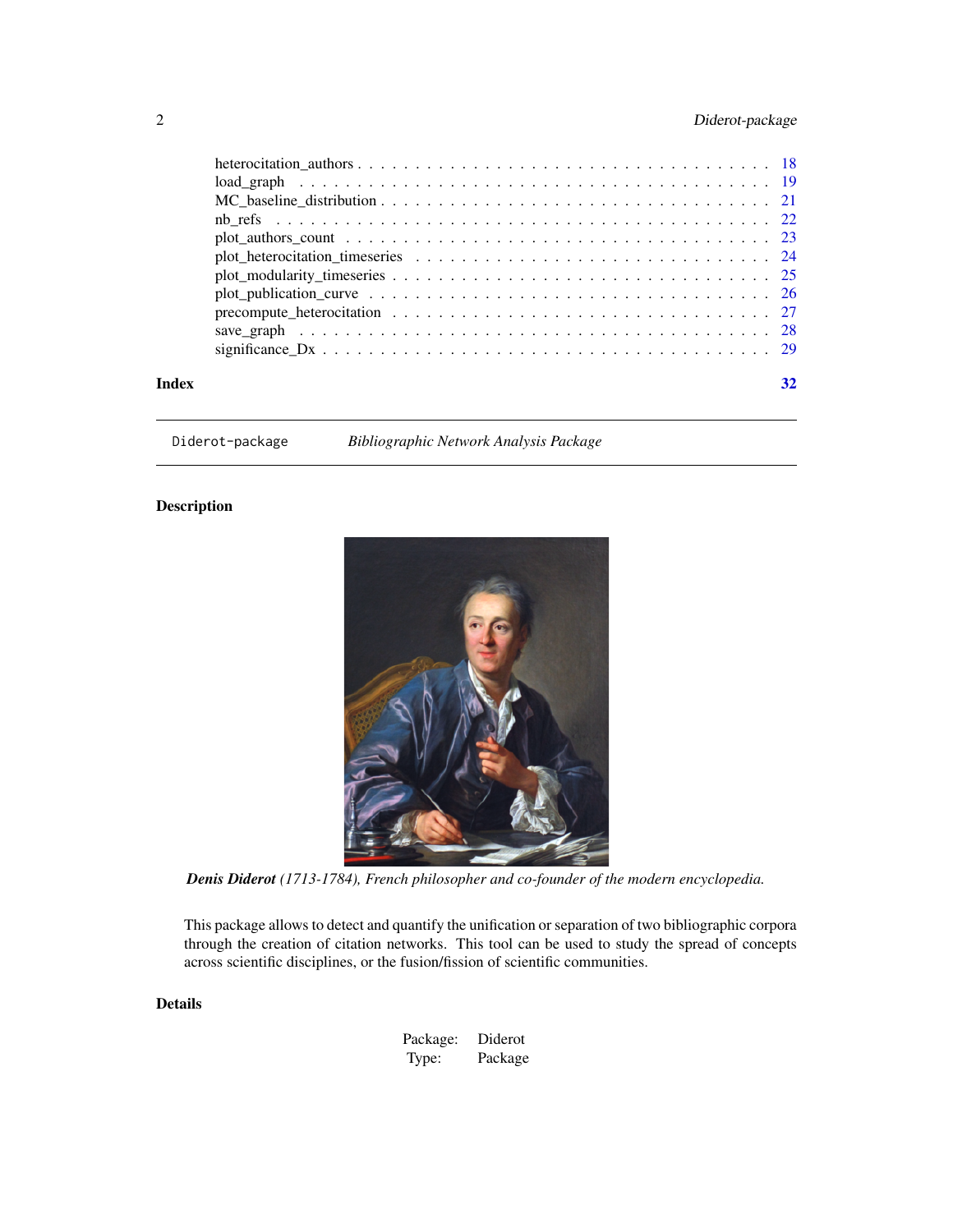| Version: | 0.13       |
|----------|------------|
| Date:    | 2020-04-17 |
| License: | $GPL (=2)$ |

<span id="page-2-0"></span>A typical flow of use of the package includes the following points.

First, literature metadata, including references, from the two fields of studies to analyze are downloaded from Scopus (or built manually). This data is imported to create a bibliographic dataset using [create\\_bibliography](#page-12-1).

Second, a graph is created with a call to [build\\_graph](#page-4-1) to reproduce the citation network in the bibliographic dataset.

Finally, statistical analysis can be performed on the graph to assess the fusion/fission state of the two corpora/communities. Heterocitation indices (i.e. share and balance) show how much publications or authors cite papers from the other corpus (see [heterocitation](#page-16-1) and [heterocitation\\_authors](#page-17-1) respectively). Such analysis shall always be preceded by a call to [precompute\\_heterocitation](#page-26-1) to perform initial calculations. These metrics are completed by traditional as well as custom modularity metrics (see [compute\\_modularity](#page-11-1) and [compute\\_custom\\_modularity](#page-8-1) respectively) that translate how much the communities are separated. Publications that foster mutual awareness and cross-fertilization between the corpora/communities can be identified using the usual betweeness centrality metric (see [compute\\_BC\\_ranking](#page-5-1)) and the Ji index (see [compute\\_Ji\\_ranking](#page-10-1)).

#### Author(s)

Christian Vincenot

Maintainer: Christian Vincenot (christian@vincenot.biz)

#### See Also

[igraph](#page-0-0)

#### Examples

```
## Not run:
 # Two corpora on individual-based modelling (IBM) and agent-based modelling (ABM)
 # were downloaded from Scopus. The structure of each corpus is as follows:
 tt<-read.csv("IBMmerged.csv", stringsAsFactors=FALSE)
 str(tt,strict.width="cut")
 ### 'data.frame': 3184 obs. of 9 variables:
 ### $ Authors : chr "Chen J., Marathe A., Marathe M." "Van Dijk D., Sl"..
 ### $ Title : chr "Coevolution of epidemics, social networks, and in"..
 ### $ Year : int 2010 2010 2010 2010 2010 2010 2010 2010 2010 2010 ...
 ### $ DOI : chr "10.1007/978-3-642-12079-4_28" "10.1016/j.procs.20"..
 ### $ Link : chr "http://www.scopus.com/inward/record.url?eid=2-s2."..
 ### $ Abstract : chr "This research shows how a limited supply of antiv"..
 ### $ Author.Keywords: chr "Antiviral; Behavioral economics; Epidemic; Microe"..
 ### $ Index.Keywords : chr "Antiviral; Behavioral economics; Epidemic; Microe"..
 ### $ References : chr "(2009) Centre Approves Restricted Retail Sale of "..
```
# Define the name of corpora (labels) and specific keywords to identify relevant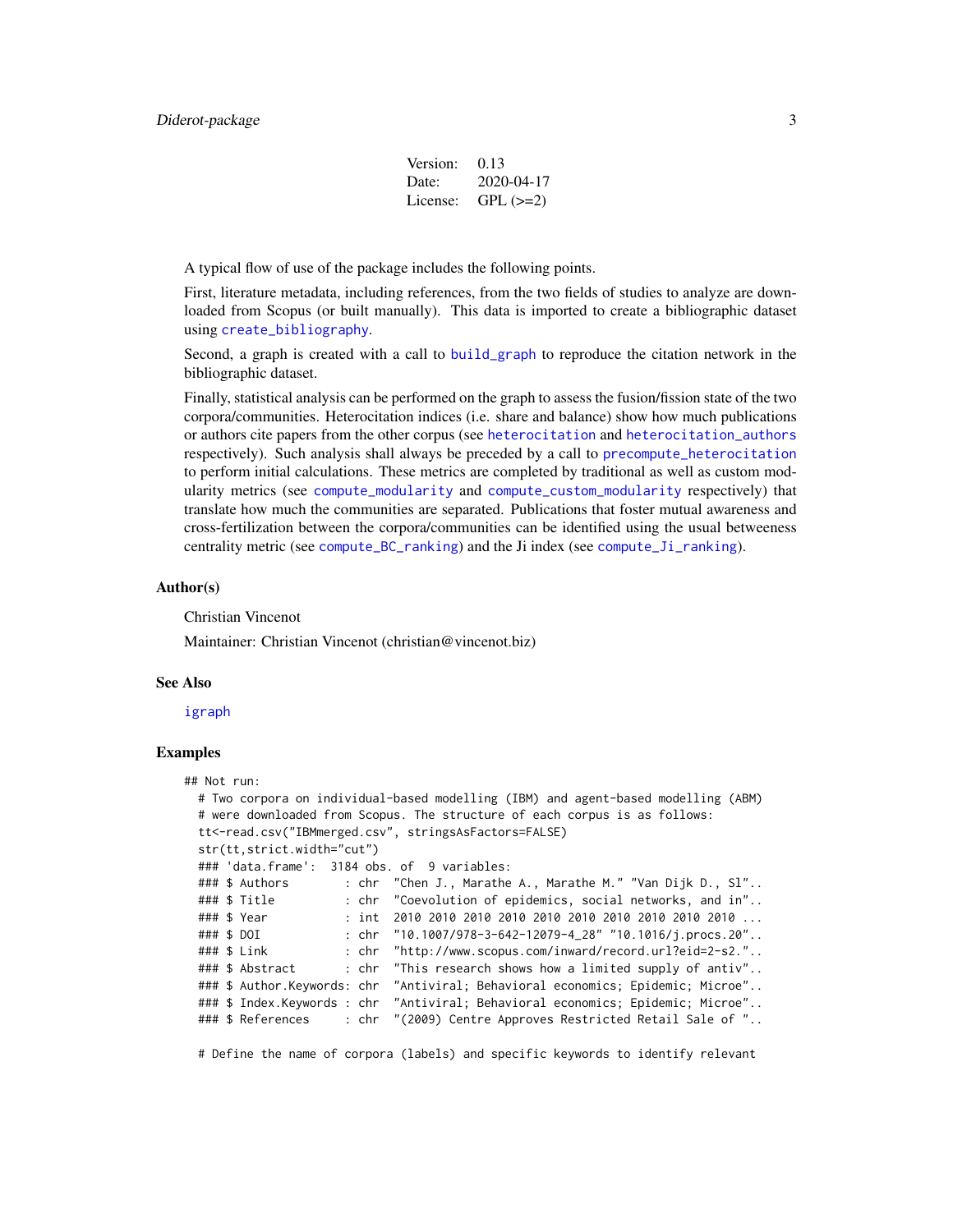```
# publications (keys).
labels<-c("IBM","ABM")
keys<-c("individual-based model|individual based model",
        "agent-based model|agent based model")
# Build the IBM-ABM bibliographical dataset from Scopus exports
db<-create_bibliography(corpora_files=c("IBMmerged.csv","ABMmerged.csv"),
                        labels=labels, keywords=keys)
### [1] "File IBMmerged.csv contains 3184 records"
### [1] "File ABMmerged.csv contains 9641 records"
# Build and save citation graph
gr<-build_graph(db=db,small.year.mismatch=T,fine.check.nb.authors=2,
                attrs=c("Corpus","Year","Authors", "DOI"))
### [1] "Graph built! Execution time: 1200.22 seconds."
save_graph(gr, "graph.graphml")
# Compute and plot modularity
compute_modularity(gr_sx, 1987, 2018)
###[1] 0.3164805
plot_modularity_timeseries(gr_sx, 1987, 2018, window=1000)
# Compute and plot publication heterocitation
gr_sx<-precompute_heterocitation(gr,labels=labels,infLimitYear=1987, supLimitYear=2018)
###[1] "Summary of the nodes considered for computation (1987-2017)"
###[1] "-----------------------------------------------------------"
###[1] "IBM ABM IBM|ABM"
###[1] "1928 5378 153"
###[1]
###[1] "Edges summary"
###[1] "-------------"
###[1] "IBM->IBM/IBM->Other 5583/1086 => Prop 0.163"
###[1] "ABM->ABM/ABM->Other 16946/2665 => Prop 0.136"
###[1] "General Same/Diff 22529/3751 => Prop 0.143"
###[1]
###[1] "Heterocitation metrics"
###[1] "----------------------"
###[1] "Sx ALL / IBM / ABM"
###[1] "0.127 / 0.137 / 0.124"
###[1] "Dx ALL / IBM / ABM"
###[1] "-0.652 / -0.803 / -0.598"
heterocitation(gr_sx, labels=labels, 1987, 2005)
###[1] "Sx ALL / ABM / IBM"
###[1] "0.047 / 0.214 / 0.007"
###[1] "Dx ALL / ABM / IBM"
###[1] "-0.927 / -0.690 / -0.982"
plot_heterocitation_timeseries(gr_sx, labels=labels, mini=-1, maxi=-1, cesure=2005)
# Compute author heterocitation
hetA<-heterocitation_authors(gr_sx, 1987, 2018, pub_threshold=4)
head(hetA[order(hetA$avgDx,decreasing=T),c(1)], n=10)
### [1] "Ashlock D." "Evora J." "Hernandez J.J." "Hernandez M." "Gooch K.J."
### [6] "Reinhardt J.W." "Ng K." "Kazanci C." "Senior A.M." "Ariel G."
```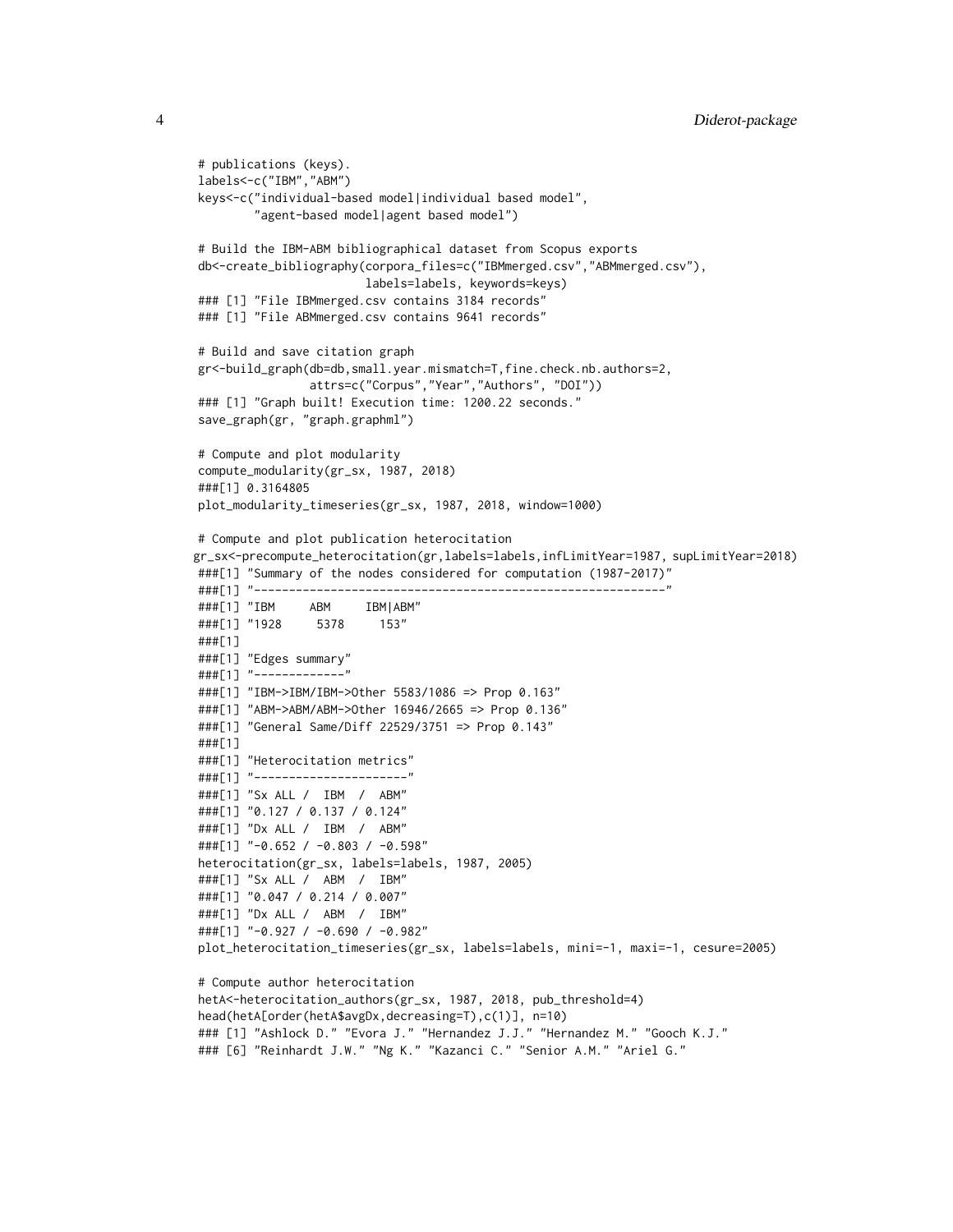```
# Try to figure which publication are most impactful in terms of cross-fertilization
jir<-compute_Ji_ranking(gr_sx, labels=labels, 1987, 2018)
head(jir[,c(2,7)],n=3)
### Title Ji
### 758 A standard protocol for describing individual-based and agent-based models 200
### 4437 Pattern-oriented modeling of agent-based complex systems: Lessons from ecology 134
### 33 The ODD protocol: A review and first update 120
```
## End(Not run)

<span id="page-4-1"></span>

build\_graph *Builds a citation graph.*

#### Description

Builds a citation graph based on a database of bibliographic records generated with create\_bibliography. This process is automatically parallelized on multicore hardware. By default, matching between title and references is done based on the full title, publication year, and three first authors. Publication attributes present in the dataframe can be copied to graph nodes using the attrs argument.

#### Usage

```
build_graph(db, title = "Cite Me As", year = "Year", authors = "Authors",
           ref = "Cited References", set.title.as.name = F, attrs = NULL,
           verbose = F, makeCluster.type = "PSOCK", nb.cores=NA,
           fine.check.threshold = 1000, fine.check.nb.authors = 3,
           small.year.mismatch = T, debug = F)
```

| Bibliographic database created with created bibliography.                                                                              |  |  |
|----------------------------------------------------------------------------------------------------------------------------------------|--|--|
| Name of the data frame column in which publication titles are listed.                                                                  |  |  |
| Name of the data frame column in which publication years are listed.                                                                   |  |  |
| Name of the data frame column in which publication authors are listed.                                                                 |  |  |
| Name of the data frame column in which publication references are listed.                                                              |  |  |
| set.title.as.name                                                                                                                      |  |  |
| Set graph vertex ID to publication title                                                                                               |  |  |
| Attributes of the bibliographic database (i.e. data frame column names, such as<br>"Authors"", "Year") to be set as vertex attributes. |  |  |
| Verbosity flag triggering a more detailed output during graph building.                                                                |  |  |
| makeCluster.type                                                                                                                       |  |  |
| Type of cluster to be used to parallelize the graph building process. For more<br>options, see makeCluster in the doParallel library.  |  |  |
| Number of cores to be used for parallel computation.                                                                                   |  |  |
|                                                                                                                                        |  |  |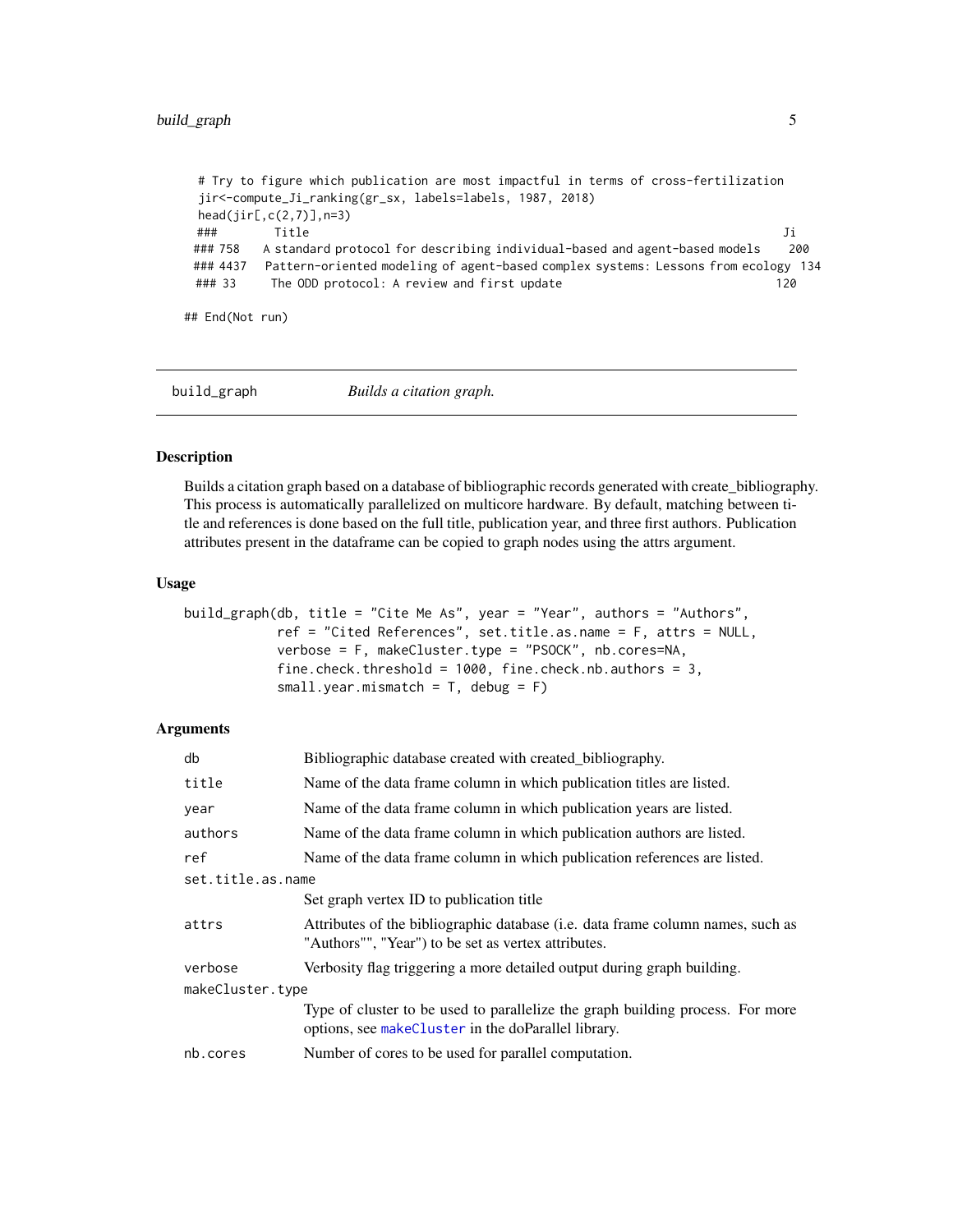<span id="page-5-0"></span>

| fine.check.threshold  |                                                                                                                                                                                                                                                  |  |
|-----------------------|--------------------------------------------------------------------------------------------------------------------------------------------------------------------------------------------------------------------------------------------------|--|
|                       | Title length under which citation matching is further confirmed based on publi-<br>cation year. This value can be reduced to increase performance on large biblio-<br>graphic databases. By default, publication year check is always performed. |  |
| fine.check.nb.authors |                                                                                                                                                                                                                                                  |  |
|                       | Maximum number of authors to check against for citation matching. This value<br>can be reduced to increase performance on large bibliographic databases. De-<br>fault value is three authors.                                                    |  |
| small.year.mismatch   |                                                                                                                                                                                                                                                  |  |
|                       | Flag indicating whether small year mismatches $(+1$ year) should be tolerated.<br>It is recommended to keep this this flag to TRUE to accomodate usual inconsis-<br>tencies in bibliographic databases.                                          |  |
| debug                 | Debug flag allowing the user to browse function calls upon execution error. For<br>more details, see recover in the utils library.                                                                                                               |  |

# Value

Returns a graph object.

# Author(s)

Christian Vincenot (christian@vincenot.biz)

#### See Also

[create\\_bibliography](#page-12-1)

# Examples

labels<-c("Corpus1","Corpus2") # Build a bibliographical dataset from Scopus exports db<-create\_bibliography(corpora\_files=c(tempfi1,tempfi2), labels=labels, keywords=NA)

```
# Build graph
gr<-build_graph(db=db,small.year.mismatch=TRUE, attrs=c("Corpus","Year","Authors"), nb.cores=1)
```
<span id="page-5-1"></span>compute\_BC\_ranking *Function to compute the Betweenness Centrality ranking.*

# Description

This function computes the Betweenness Centrality (BC) for each graph node (i.e. publication).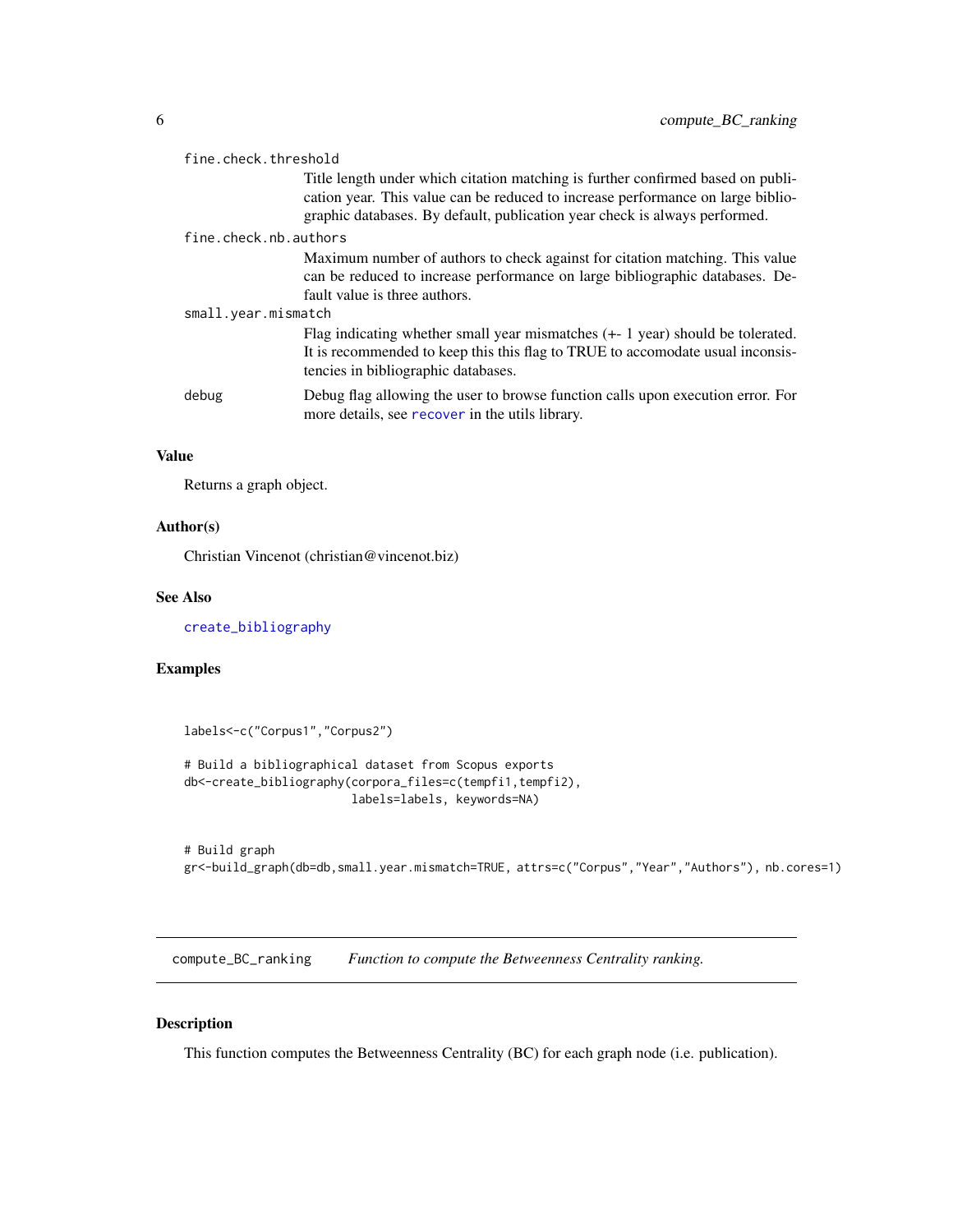# <span id="page-6-0"></span>Usage

compute\_BC\_ranking(gr, labels, write\_to\_graph = F)

# Arguments

| gr     | Citation graph                                                                                                     |
|--------|--------------------------------------------------------------------------------------------------------------------|
| labels | Labels (i.e. names) of the two corpora featured in the graph.                                                      |
|        | write to graph Flag to indicate whether to write results to the graph (i.e. save BC values as<br>node attributes). |

# Value

If write\_to\_graph is FALSE, returns a list of entries (authors, title, year, corpus, BC) sorted by decreasing BC. Else, returns the graph given as input to which BC values are added as node attributes.

# Author(s)

Christian Vincenot (christian@vincenot.biz)

# See Also

[compute\\_citation\\_ranking](#page-7-1), [compute\\_Ji\\_ranking](#page-10-1)

# Examples

```
labels<-c("Corpus1","Corpus2")
```

```
# Build a bibliographical dataset from Scopus exports
db<-create_bibliography(corpora_files=c(tempfi1,tempfi2),
                       labels=labels, keywords=NA)
```

```
# Build graph
gr<-build_graph(db=db,small.year.mismatch=TRUE, attrs=c("Corpus","Year","Authors"), nb.cores=1)
```
# Compute BC compute\_BC\_ranking(gr, labels)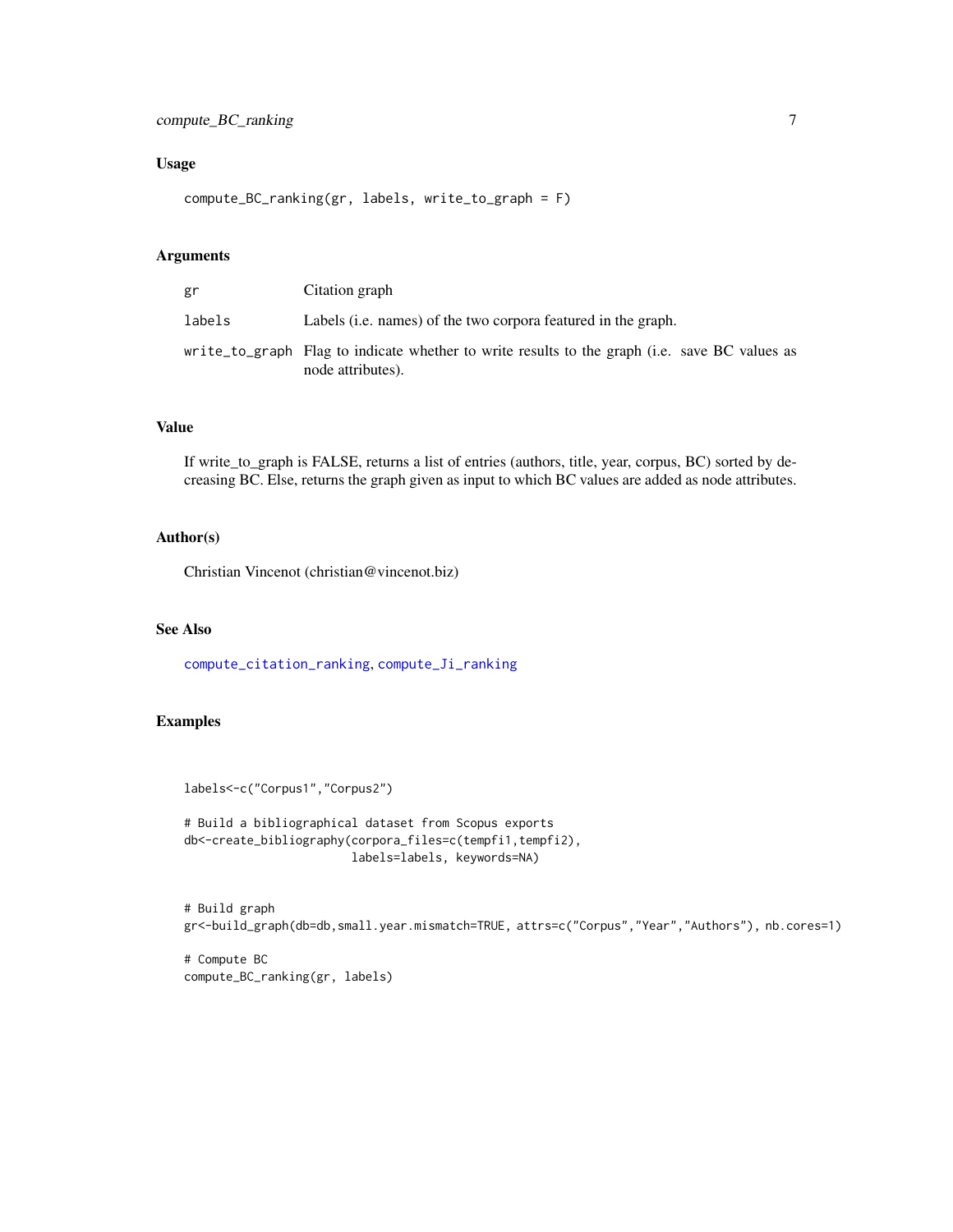```
compute_citation_ranking
```
*Function to compute the citation ranking.*

#### Description

This function computes the citation count for each graph node (i.e. publication).

#### Usage

```
compute_citation_ranking(gr, labels, write_to_graph = F)
```
#### Arguments

| gr     | Citation graph                                                                                  |
|--------|-------------------------------------------------------------------------------------------------|
| labels | Labels (i.e. names) of the two corpora featured in the graph.                                   |
|        | write_to_graph Flag to indicate whether to write results to the graph (i.e. save citation count |
|        | values as node attributes).                                                                     |

# Value

If write\_to\_graph is FALSE, returns a list of entries (authors, title, year, corpus, citations) sorted by decreasing citation count. Else, returns the graph given as input to which citation count values are added as node attributes.

# Author(s)

Christian Vincenot (christian@vincenot.biz)

#### See Also

[compute\\_BC\\_ranking](#page-5-1), [compute\\_Ji\\_ranking](#page-10-1)

#### Examples

```
labels<-c("Corpus1","Corpus2")
```

```
# Build a bibliographical dataset from Scopus exports
db<-create_bibliography(corpora_files=c(tempfi1,tempfi2),
                        labels=labels, keywords=NA)
```

```
# Build graph
gr<-build_graph(db=db,small.year.mismatch=TRUE, attrs=c("Corpus","Year","Authors"), nb.cores=1)
```
# Compute Citation Ranking compute\_citation\_ranking(gr, labels)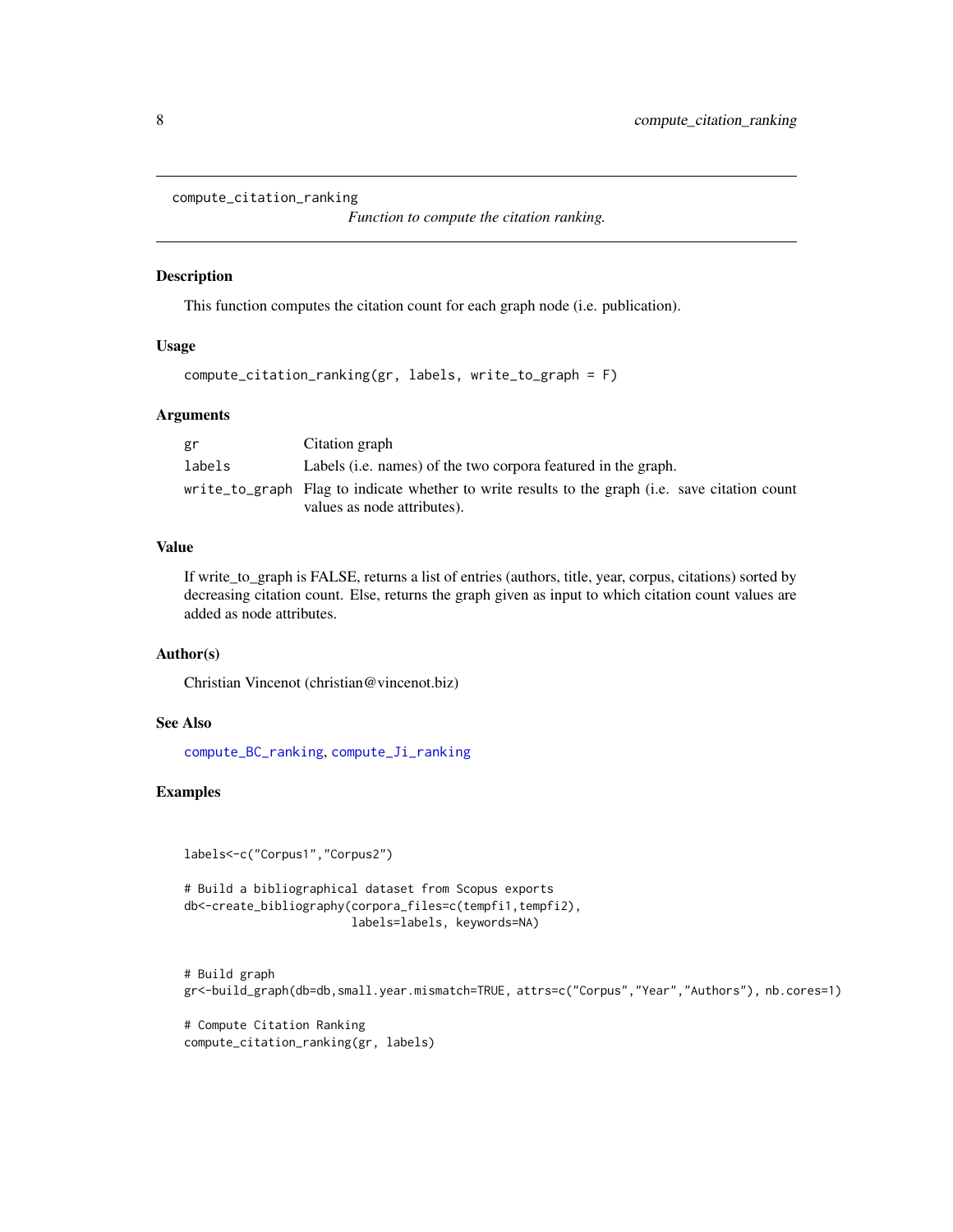```
compute_custom_modularity
```
*Function to compute the custom modularity of a citation graph over a time window.*

#### Description

This function computes custom modularity of the citation graph. Custom modularity here stands for Newman's modularity computed over the subgraph comprising nodes that belong to a single corpus only and are within the time window, as well as direct outgoing neighbors of the former nodes (whatever their year tag). Basically, the citation graph considered thus includes publications within the time window as well as older papers that they cite.

#### Usage

```
compute_custom_modularity(gr, infLimitYear, supLimitYear)
```
#### Arguments

| gr           | Citation graph                                      |
|--------------|-----------------------------------------------------|
| infLimitYear | Start year of the time window considered (included) |
| supLimitYear | End year of the time window considered (*excluded*) |

### Value

Returns the custom modularity value of the subgraph restricted to the interval [infLimitYear;supLimitYear[.

#### Author(s)

Christian Vincenot (christian@vincenot.biz)

#### See Also

[compute\\_modularity](#page-11-1), [plot\\_modularity\\_timeseries](#page-24-1)

# Examples

```
labels<-c("Corpus1","Corpus2")
```

```
# Build a bibliographical dataset from Scopus exports
db<-create_bibliography(corpora_files=c(tempfi1,tempfi2),
                        labels=labels, keywords=NA)
```
# Build graph gr<-build\_graph(db=db,small.year.mismatch=TRUE, attrs=c("Corpus","Year","Authors"), nb.cores=1)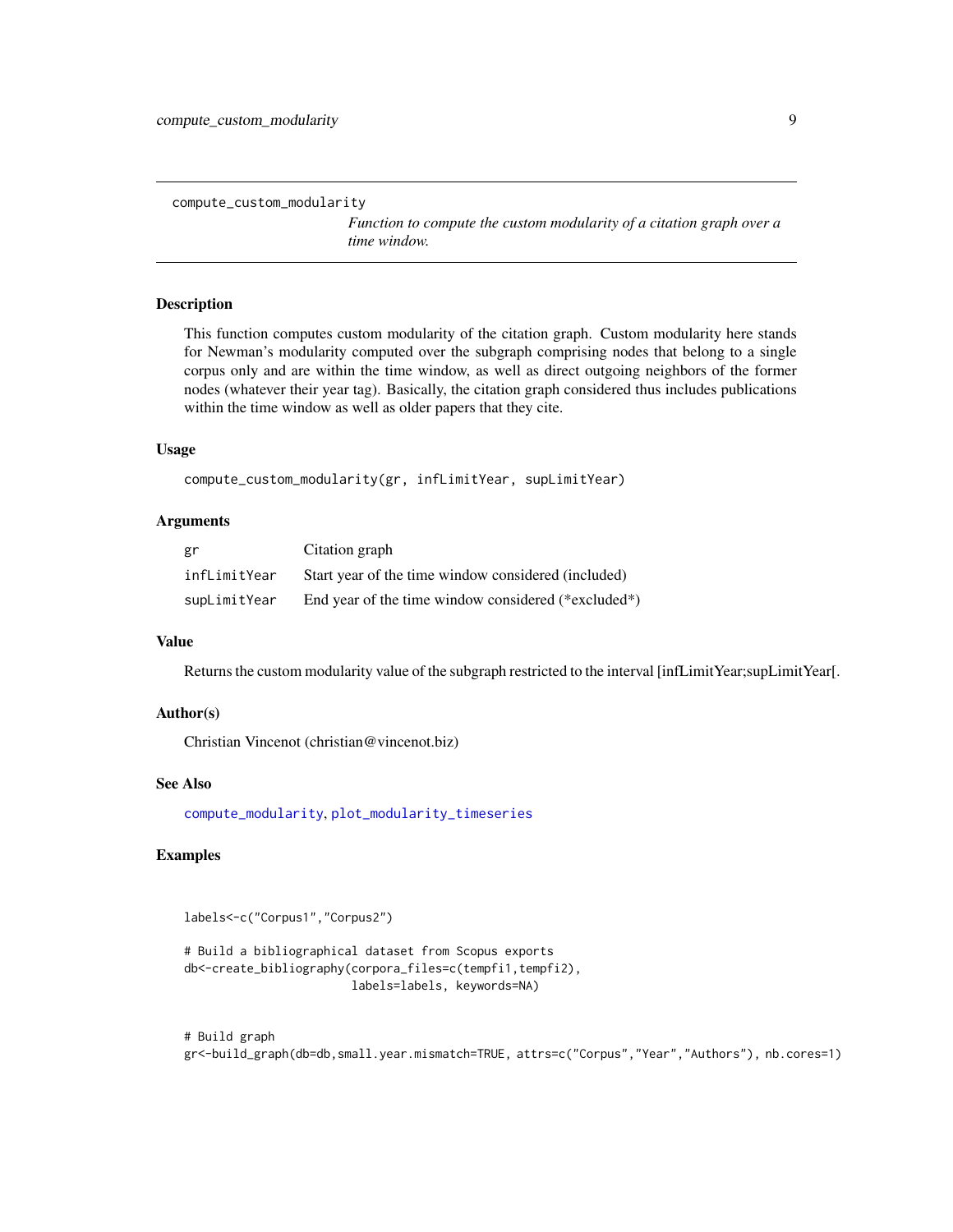<span id="page-9-0"></span># Compute Custom Modularity compute\_custom\_modularity(gr, 1990, 2018)

<span id="page-9-1"></span>compute\_Ji *Function to compute the evolution of the Ji metric for a term (e.g. publication title) present in the reference list of a bibliographic dataset.*

# **Description**

This function computes the Ji metric for a given term from a bibliographic dataset and returns its annual evolution within the timeframe specified. This metric indicates how much the term (e.g. publication title, software name) is cited simulteaneously in the references of both corpora and is thus important for cross-fertilization between the two communities. This function is run on the bibliographic dataset (created with [create\\_bibliography](#page-12-1)) and is thus useful before graph creation or when the term to be searched is not the title of a node in the resulting graph. For instance, if the user knows that a publication (or, e.g. software or scientific database referenced only through a URL or grey literature) is cited and may have an impact on cross-fertilization between the two communities (the literature of which is represented by the two corpora) but does not have its own entry in the bibliographic database and would therefore not be featured as a node in the graph created by [build\\_graph](#page-4-1), the [compute\\_Ji](#page-9-1) function can be used to assess its importance.

#### Usage

```
compute_Ji(db, pubtitle, labels, from = -1, to = -1)
```
#### Arguments

| db       | Bibliographic database created with created_bibliography.                      |
|----------|--------------------------------------------------------------------------------|
| pubtitle | Publication title, or more generally term to be searched (e.g. software name). |
| labels   | Labels ( <i>i.e.</i> names) of the two corpora featured in the graph.          |
| from     | Start year of the time window considered (included)                            |
| to       | End year of the time window considered $(*excluded*)$                          |

#### Value

Dataframe containing year and Ji metric value.

#### Author(s)

Christian Vincenot (christian@vincenot.biz)

#### See Also

[create\\_bibliography](#page-12-1)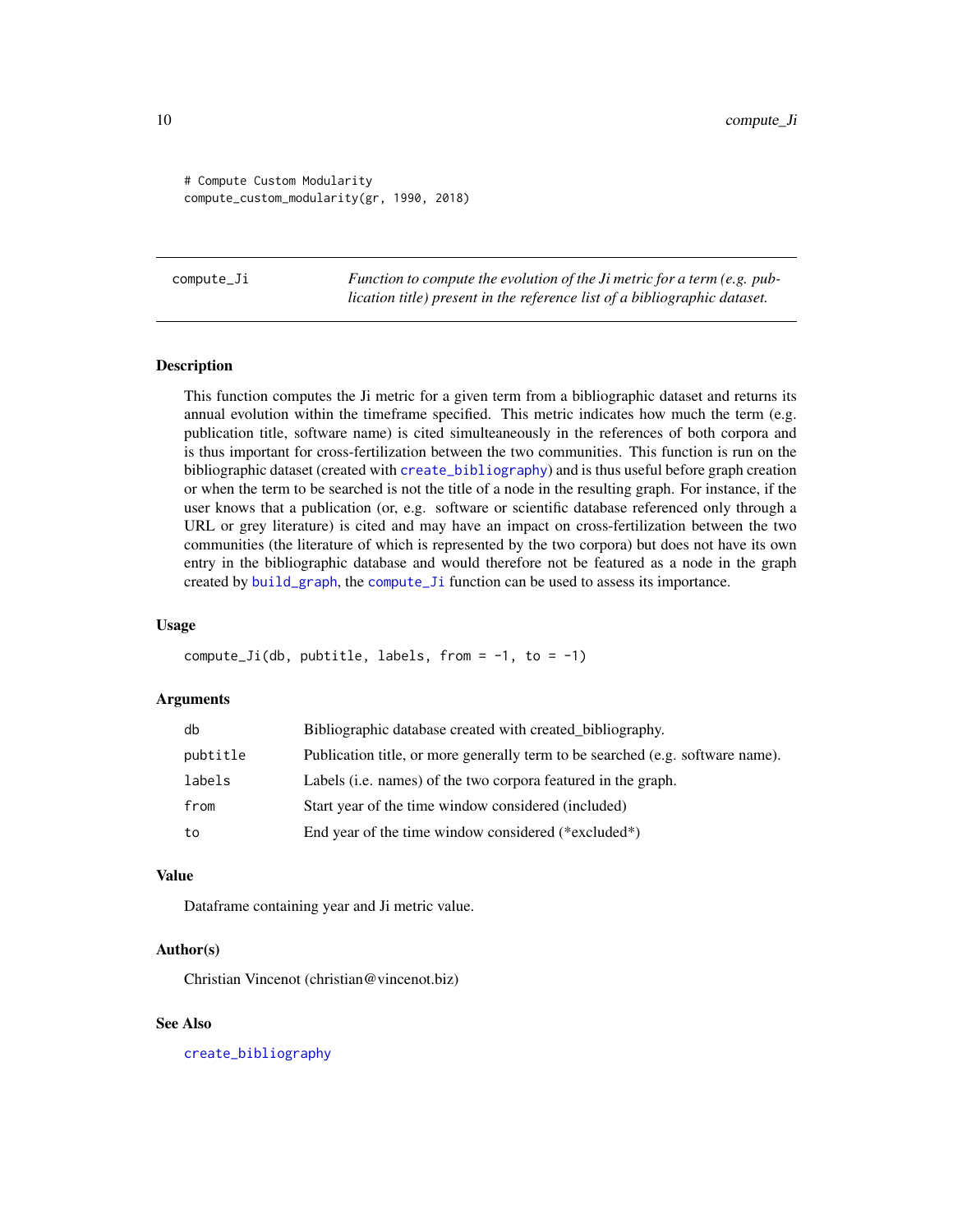# <span id="page-10-0"></span>Examples

```
labels<-c("Corpus1","Corpus2")
# Build a bibliographical dataset from Scopus exports
db<-create_bibliography(corpora_files=c(tempfi1,tempfi2),
                        labels=labels, keywords=NA)
# Compute Ji
```

```
compute_Ji(db, "Title1", labels, from=1990, to=2018)
```
<span id="page-10-1"></span>compute\_Ji\_ranking *Function to compute the Ji metric ranking for publications in a citation graph.*

#### Description

This function computes the Ji metric for each graph node (i.e. publication). This metric indicates how much a publication is cited simulteaneously by both corpora and is thus important for crossfertilization between the two communities.

# Usage

compute\_Ji\_ranking(gr, labels, infLimitYear, supLimitYear, write\_to\_graph=F)

#### Arguments

| gr           | Citation graph                                                                                                     |
|--------------|--------------------------------------------------------------------------------------------------------------------|
| labels       | Labels (i.e. names) of the two corpora featured in the graph.                                                      |
| infLimitYear | Start year of the time window considered (included)                                                                |
| supLimitYear | End year of the time window considered $(*excluded*)$                                                              |
|              | write_to_graph Flag to indicate whether to write results to the graph (i.e. save Ji values as node<br>attributes). |

# Value

If write\_to\_graph is FALSE, returns a list of entries (authors, title, year, corpus, citations from corpus 1, citation from corpus 2, Ji) sorted by decreasing Ji. Else, returns the graph given as input to which Ji are added as node attributes.

### Author(s)

Christian Vincenot (christian@vincenot.biz)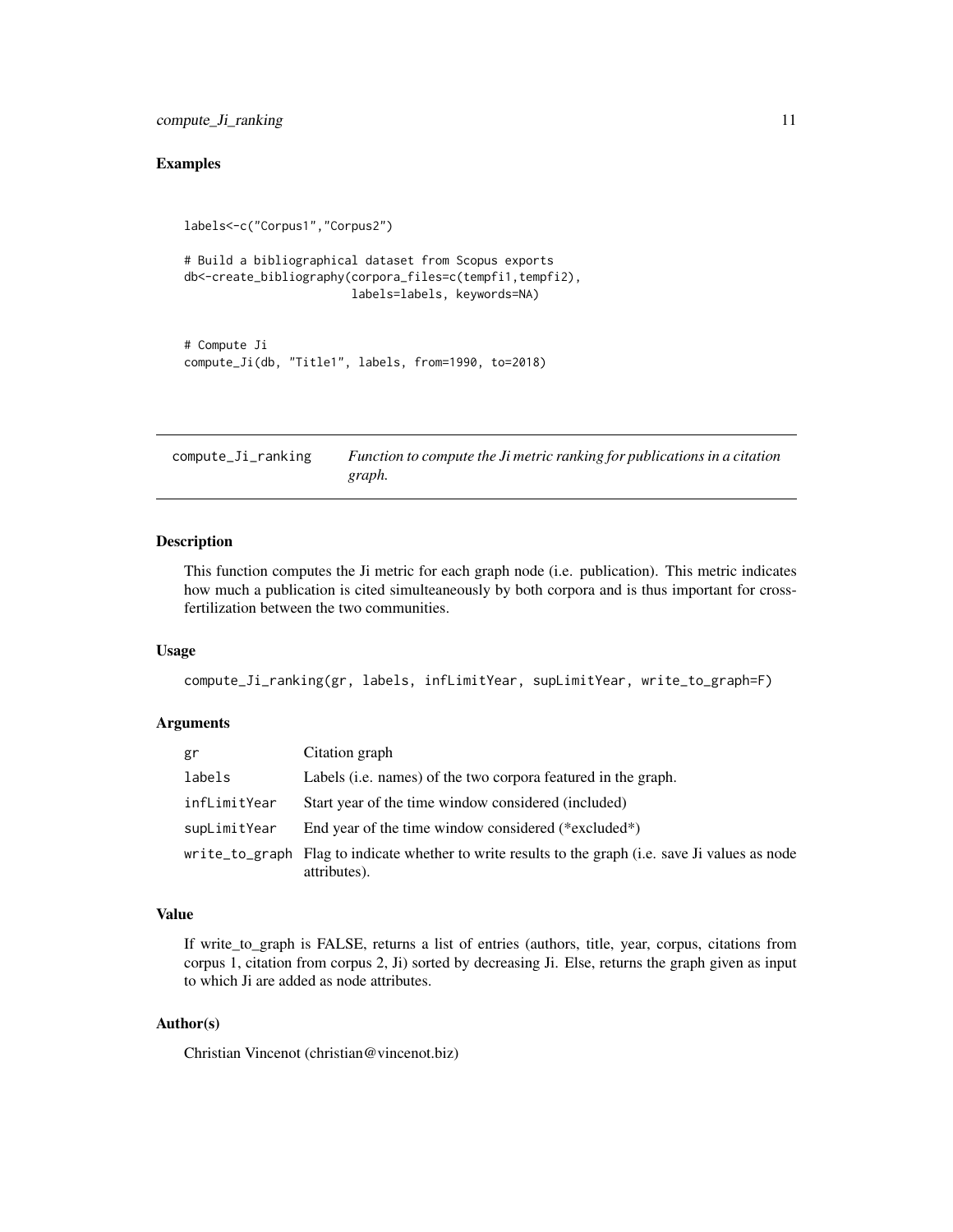# See Also

[build\\_graph](#page-4-1), [precompute\\_heterocitation](#page-26-1), [compute\\_Ji](#page-9-1)

#### Examples

```
labels<-c("Corpus1","Corpus2")
# Build a bibliographical dataset from Scopus exports
db<-create_bibliography(corpora_files=c(tempfi1,tempfi2),
                        labels=labels, keywords=NA)
# Build graph
gr<-build_graph(db=db,small.year.mismatch=TRUE, attrs=c("Corpus","Year","Authors"), nb.cores=1)
# Compute Ji ranking
compute_Ji_ranking(gr, labels, 1990, 2018)
```
<span id="page-11-1"></span>compute\_modularity *Function to compute citation graph modularity over a time window.*

#### Description

This function computes Newman's modularity of the citation graph restricted to a given time window and ignoring nodes belonging to both corpora simultaneously.

#### Usage

```
compute_modularity(gr, infLimitYear, supLimitYear)
```
#### Arguments

| gr           | Citation graph                                      |
|--------------|-----------------------------------------------------|
| infLimitYear | Start year of the time window considered (included) |
| supLimitYear | End year of the time window considered (*excluded*) |

#### Value

Returns Newman's modularity value of the subgraph restricted to the interval [infLimitYear;supLimitYear[.

#### Author(s)

Christian Vincenot (christian@vincenot.biz)

# See Also

[compute\\_custom\\_modularity](#page-8-1), [plot\\_modularity\\_timeseries](#page-24-1)

<span id="page-11-0"></span>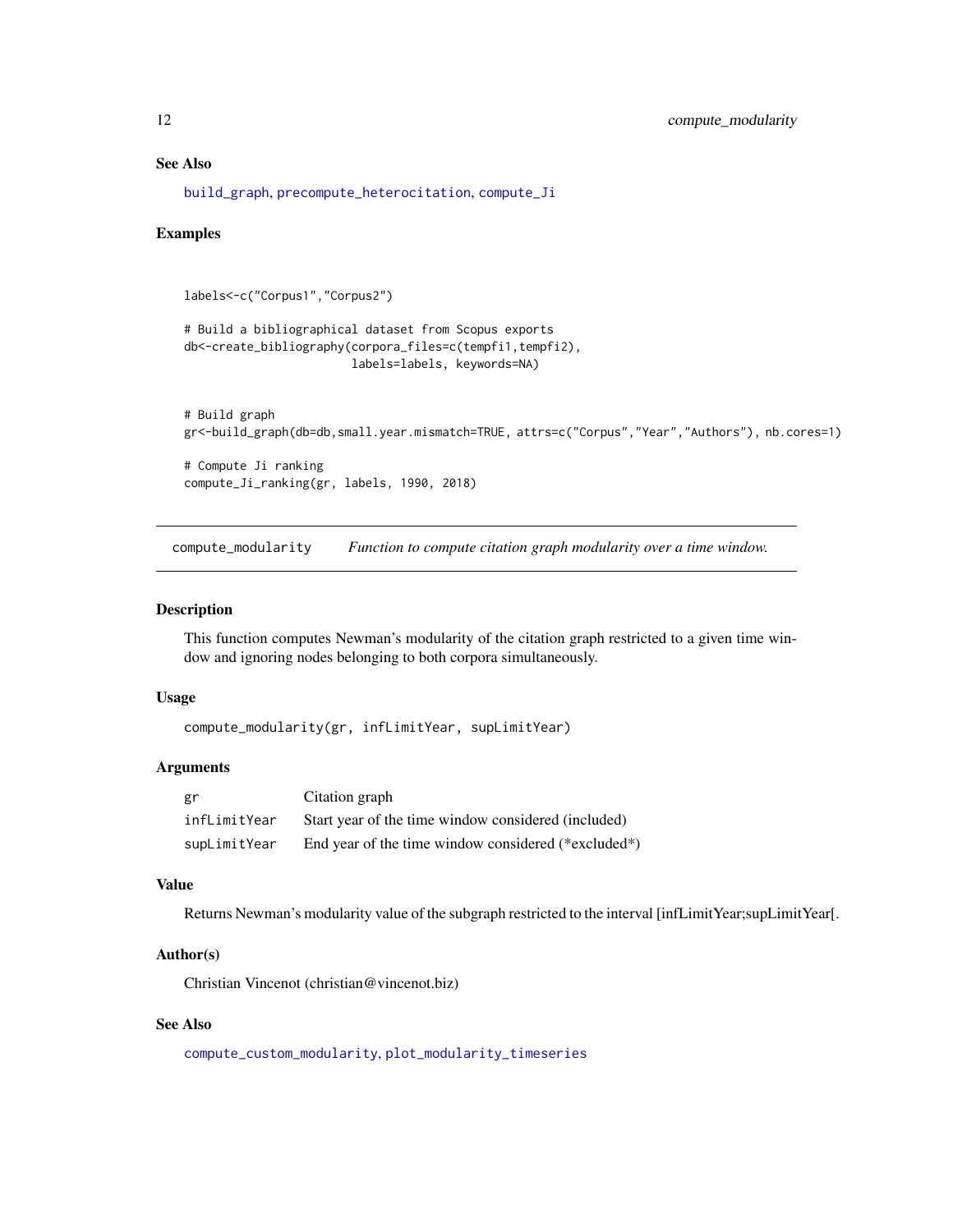<span id="page-12-0"></span>create\_bibliography 13

# Examples

```
labels<-c("Corpus1","Corpus2")
# Build a bibliographical dataset from Scopus exports
db<-create_bibliography(corpora_files=c(tempfi1,tempfi2),
                        labels=labels, keywords=NA)
# Build graph
gr<-build_graph(db=db,small.year.mismatch=TRUE, attrs=c("Corpus","Year","Authors"), nb.cores=1)
# Compute Modularity
compute_modularity(gr, 1990, 2018)
```
<span id="page-12-1"></span>create\_bibliography *Function to create a bibliographic dataset*

# Description

This function creates a bibliographic dataset based on two external corpus files, each representing the bibliography of a given domain.

#### Usage

```
create_bibliography(corpora_files, labels, keywords, retrieve_pubdates = F,
                    clean_refs = F, encoding = NULL)
```

| corpora_files     | Vector containing the pathes to two corpus files (e.g. Scopus exports). The                                                    |
|-------------------|--------------------------------------------------------------------------------------------------------------------------------|
|                   | CSV files should contain for each record at least Authors (comma separated),                                                   |
|                   | Publication Title, Publication Year, and References (semicolon separated). The                                                 |
|                   | inclusion of DOI (for date checking; see the retrieve pubdates option) as well as                                              |
|                   | Abstract, Author. Keywords, and Index. Keywords (for the in-depth identification                                               |
|                   | of publications belonging to both corpora) are strongly recommended.                                                           |
| labels            | Labels ( <i>i.e.</i> names) given to the two corpora to be analyzed.                                                           |
| keywords          | Keywords identifying the two corpora                                                                                           |
| retrieve_pubdates |                                                                                                                                |
|                   | Flag indicating whether to confirm publication dates by retrieving them (see<br>get_date_from_doi)                             |
| clean_refs        | Attempt to clean references and keep titles only. NOT RECOMMENDED, es-<br>pecially if build_graph should be used subsequently. |
| encoding          | Character encoding used in the input files.                                                                                    |
|                   |                                                                                                                                |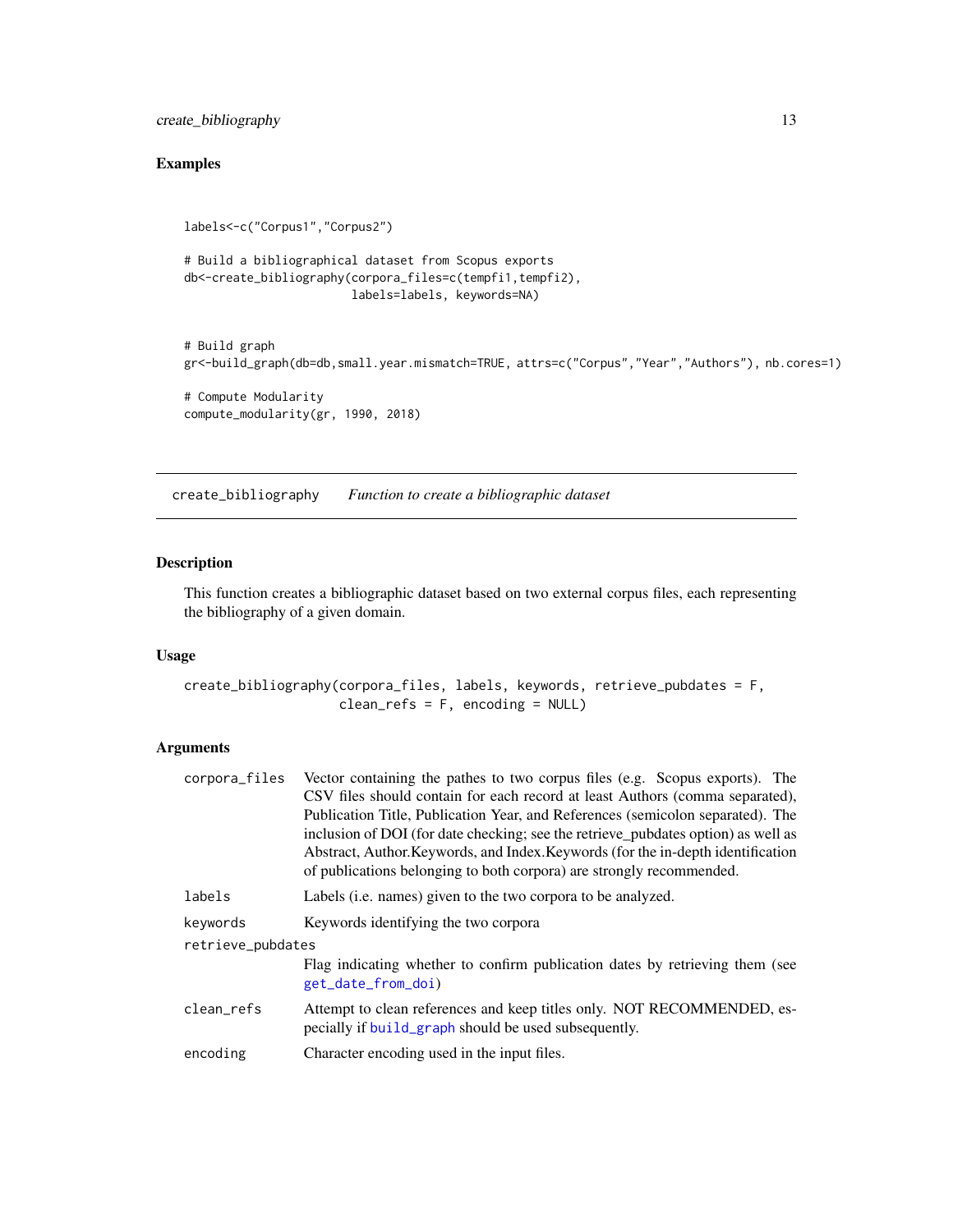<span id="page-13-0"></span>Returns a dataframe containing a bibliographic dataset usable by Diderot and including all references from both corpora.

#### Author(s)

Christian Vincenot (christian@vincenot.biz)

#### See Also

[build\\_graph](#page-4-1)

#### Examples

```
## Not run:
 # Two corpora on individual-based modelling (IBM) and agent-based modelling (ABM)
 # were downloaded from Scopus. The structure of each corpus is as follows:
 tt<-read.csv("IBMmerged.csv", stringsAsFactors=FALSE)
 str(tt,strict.width="cut")
 ### 'data.frame': 3184 obs. of 9 variables:
 ### $ Authors : chr "Chen J., Marathe A., Marathe M." "Van Dijk D., Sl"..
 ### $ Title : chr "Coevolution of epidemics, social networks, and in"..
 ### $ Year : int 2010 2010 2010 2010 2010 2010 2010 2010 2010 2010 ...
 ### $ DOI : chr "10.1007/978-3-642-12079-4_28" "10.1016/j.procs.20"..
 ### $ Link : chr "http://www.scopus.com/inward/record.url?eid=2-s2."..
 ### $ Abstract : chr "This research shows how a limited supply of antiv"..
 ### $ Author.Keywords: chr "Antiviral; Behavioral economics; Epidemic; Microe"..
 ### $ Index.Keywords : chr "Antiviral; Behavioral economics; Epidemic; Microe"..
 ### $ References : chr "(2009) Centre Approves Restricted Retail Sale of "..
 # Define the name of corpora (labels) and specific keywords to identify relevant
 # publications (keys).
 labels<-c("IBM","ABM")
 keys<-c("individual-based model|individual based model",
         "agent-based model|agent based model")
 # Build the IBM-ABM bibliographical dataset from Scopus exports
 db<-create_bibliography(corpora_files=c("IBMmerged.csv","ABMmerged.csv"),
                        labels=labels, keywords=keys)
 ### [1] "File IBMmerged.csv contains 3184 records"
 ### [1] "File ABMmerged.csv contains 9641 records"
 # Processed output. Note the field name changes (for standardization with ISI Web
 # of Knowledge format) and addition of the "Corpus" field (with identification of
 # joint "IBM | ABM" publications based on keywords).
 str(db, strict.width="cut")
 ### 'data.frame': 12504 obs. of 10 variables:
 ### $ Authors : chr "Chen J., Marathe A., Marathe M." "Van Dijk D., Sloot "..
 ### $ Cite Me As : chr "Coevolution of epidemics, social networks, and indivi"..
 ### $ Year : int 2010 2010 2010 2010 2010 2010 2010 2010 2010 2010 ...
 ### $ DOI : chr "10.1007/978-3-642-12079-4_28" "10.1016/j.procs.2010.0"..
```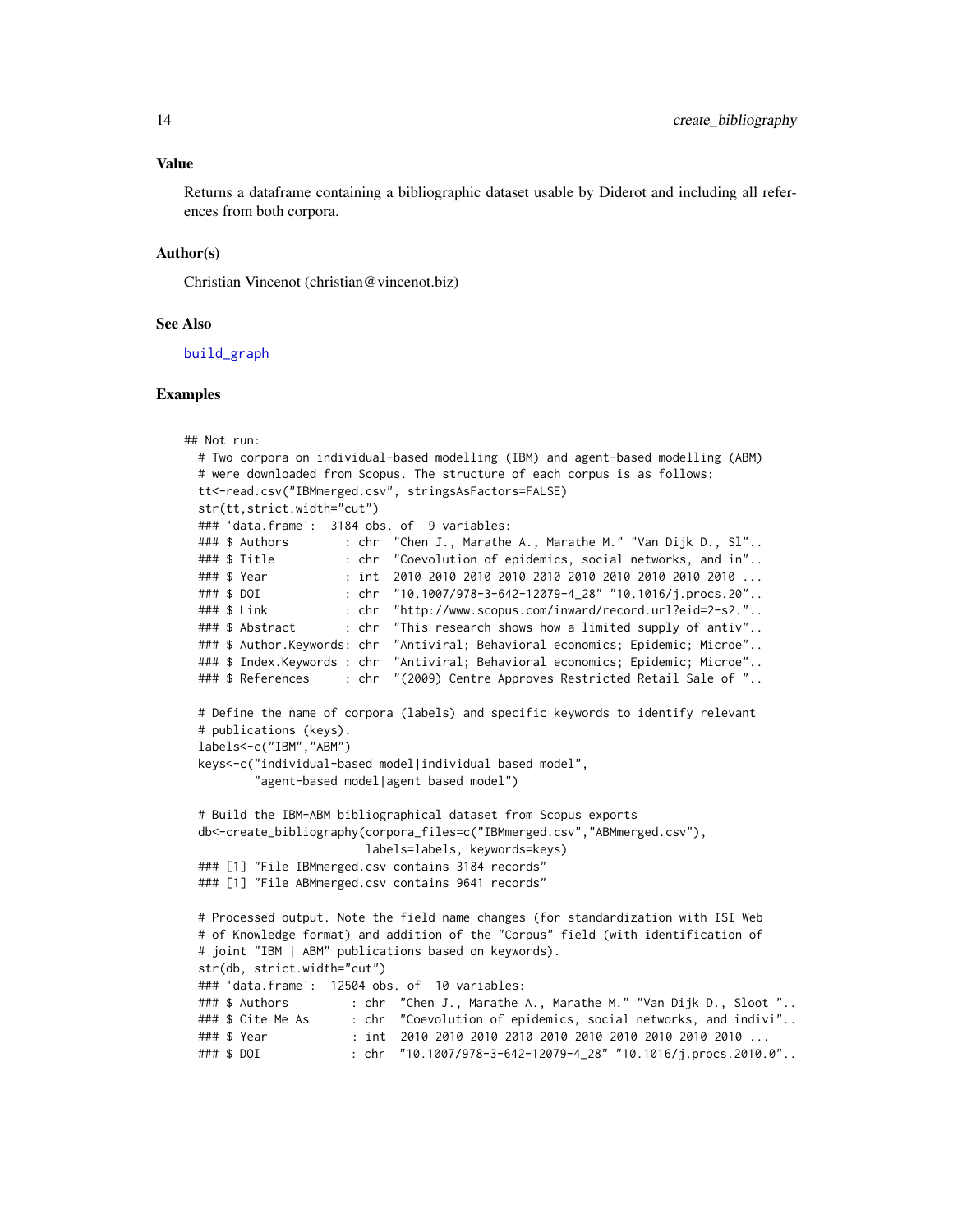#### <span id="page-14-0"></span>get\_date\_from\_doi 15

```
### $ Link : chr "http://www.scopus.com/inward/record.url?eid=2-s2.0-78"..
 ### $ Abstract : chr "This research shows how a limited supply of antiviral"..
 ### $ Author.Keywords : chr "Antiviral; Behavioral economics; Epidemic; Microecono"..
 ### $ Index.Keywords : chr "Antiviral; Behavioral economics; Epidemic; Microecono"..
 ### $ Cited References: chr "(2009) Centre Approves Restricted Retail Sale of Tami"..
 ### $ Corpus : chr "IBM" "IBM | ABM" "IBM | ABM" "IBM" ...
## End(Not run)
```
<span id="page-14-1"></span>get\_date\_from\_doi *Function to retrieve publication date based on Digital Object Identifier (DOI)*

#### Description

This function retrieves precise publication date by querying the Digital Object Identifier (DOI) web server. Alternatively, if extract\_date\_from\_doi is set to TRUE, the function will first try to extract a publication year from the publication DOI string. If [create\\_bibliography](#page-12-1) is called with retrieve\_pubdates = TRUE, it calls [get\\_date\\_from\\_doi](#page-14-1) for each record to confirm publication dates.

#### Usage

get\_date\_from\_doi(doi, extract\_date\_from\_doi)

#### Arguments

doi Character string representing the Digital Object Identifier (DOI) of the publication

extract\_date\_from\_doi

Flag indicating whether to try to simply extract publication year from the DOI string before restorting to online queries to the DOI server

#### Value

Returns a date in YYYY-MM-DD format or YYYY-MM format if extract\_date\_from\_doi is set to TRUE.

#### Note

Scopus records already contain the year of publication of scientific papers indexed. However, in some cases these are inaccurate and can be verified by comparing them with the date retrieved by this function. Note that

### Author(s)

Christian Vincenot (christian@vincenot.biz)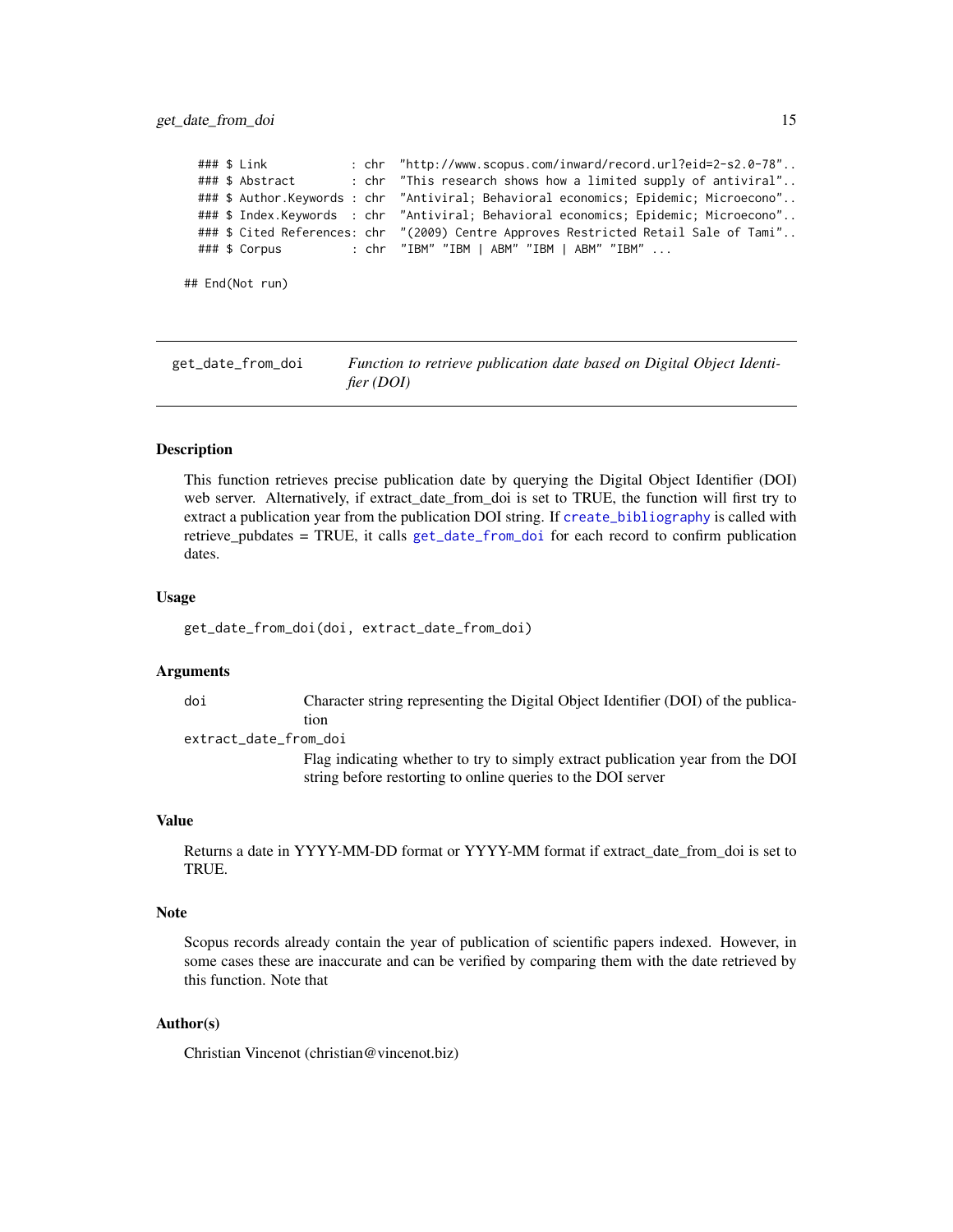# See Also

[create\\_bibliography](#page-12-1)

#### Examples

## Not run: # Query publication date from DOI server get\_date\_from\_doi(doi="10.1016/j.procs.2010.04.250",extract\_date\_from\_doi=TRUE)

```
## End(Not run)
# Extract date from DOI string
get_date_from_doi(doi="10.1016/j.procs.2010.04.250",extract_date_from_doi=TRUE)
```
get\_reference\_title *Function to extract the publication title from a reference using Freecite*

# Description

Function to extract the publication title from a reference using an online query to Freecite

#### Usage

```
get_reference_title(str)
```
### Arguments

str Character string representing a reference

# Value

Returns a character string of the publication title

# Author(s)

Christian Vincenot (christian@vincenot.biz)

<span id="page-15-0"></span>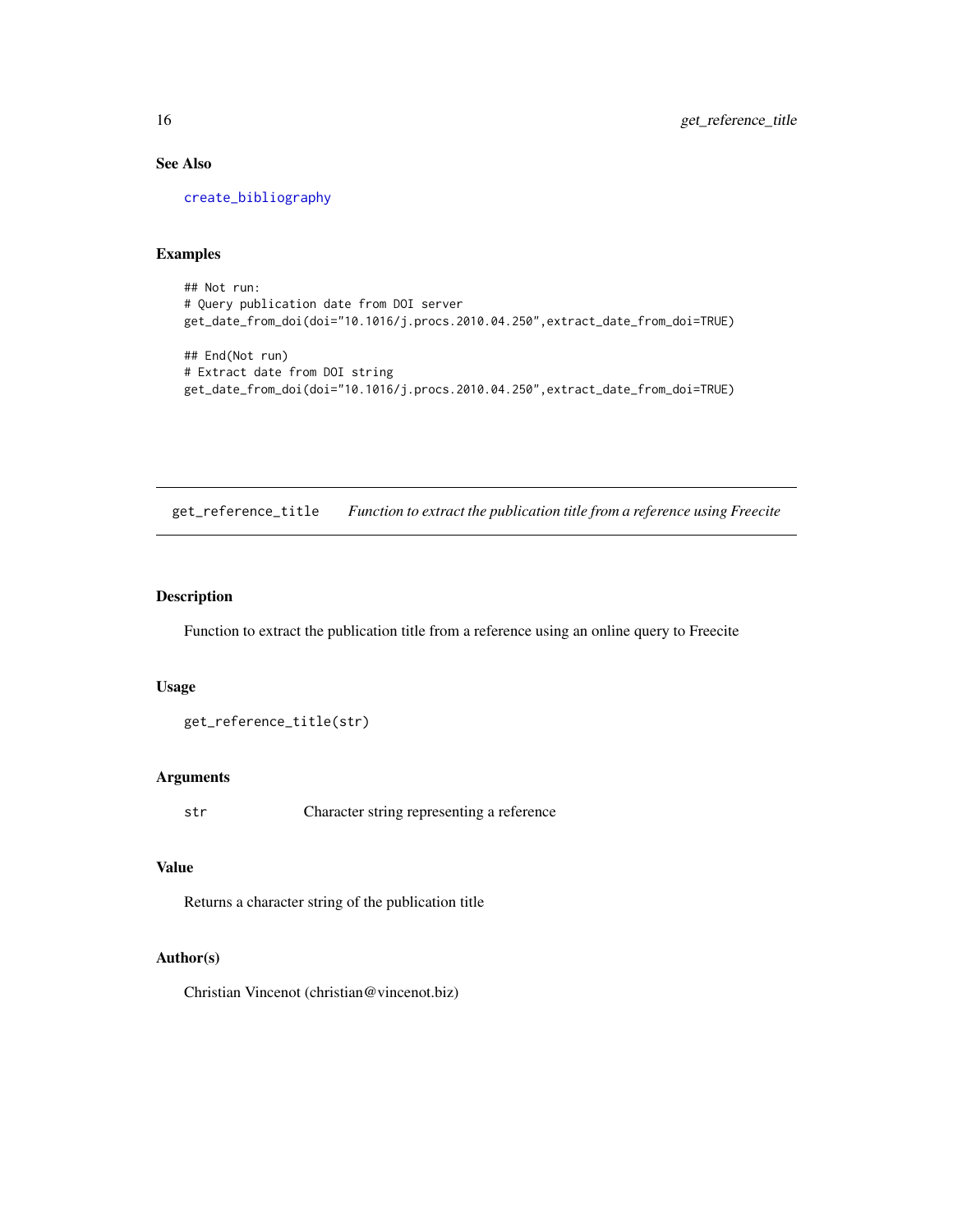<span id="page-16-1"></span><span id="page-16-0"></span>

#### Description

This function calculates the heterocitation share and heterocitation balance between two corpora A and B in the time window specified. The heterocitation share (Sx) of a publication belonging to corpus A is defined as the percentage of citations to publications belonging to corpus B (or A|B) in its reference list. The global heterocitation share for corpus A is calculated as the average heterocitation share of the publications that corpus A contains (e.g. a value of 0.2 for corpus A indicates that, on average, publications in corpus A cite only 20% of papers from corpus B). The heterocitation balance metric (Dx), on the other hand, takes into consideration the respective sizes of corpus A and B to discern how much the heterocitation share deviates from values expected in the case of well-mixedness (i.e. if A and B originated from a unique community; e.g. a value of -50% for corpus A indicates that, on average, publications in corpus A cite papers from corpus B half less frequently than expected, which suggests a lack of mutual awareness between the corpora and related communities).

#### Usage

heterocitation(gr, labels, infLimitYear, supLimitYear)

#### Arguments

| gr           | Citation graph priorly preprocessed with precompute_heterocitation |
|--------------|--------------------------------------------------------------------|
| labels       | Labels (i.e. names) of the two corpora featured in the graph.      |
| infLimitYear | Start year of the time window considered (included)                |
| supLimitYear | End year of the time window considered (*excluded*)                |

# Value

Returns a numerical vector containing, in this order, the heterocitation share (Sx) for corpus A, B and global, and the heterocitation balance (Dx) for A, B and global.

#### Note

[precompute\\_heterocitation](#page-26-1) should be called before running this function.

# Author(s)

Christian Vincenot (christian@vincenot.biz)

#### See Also

```
precompute_heterocitation, plot_heterocitation_timeseries, heterocitation_authors,
MC_baseline_distribution, significance_Dx
```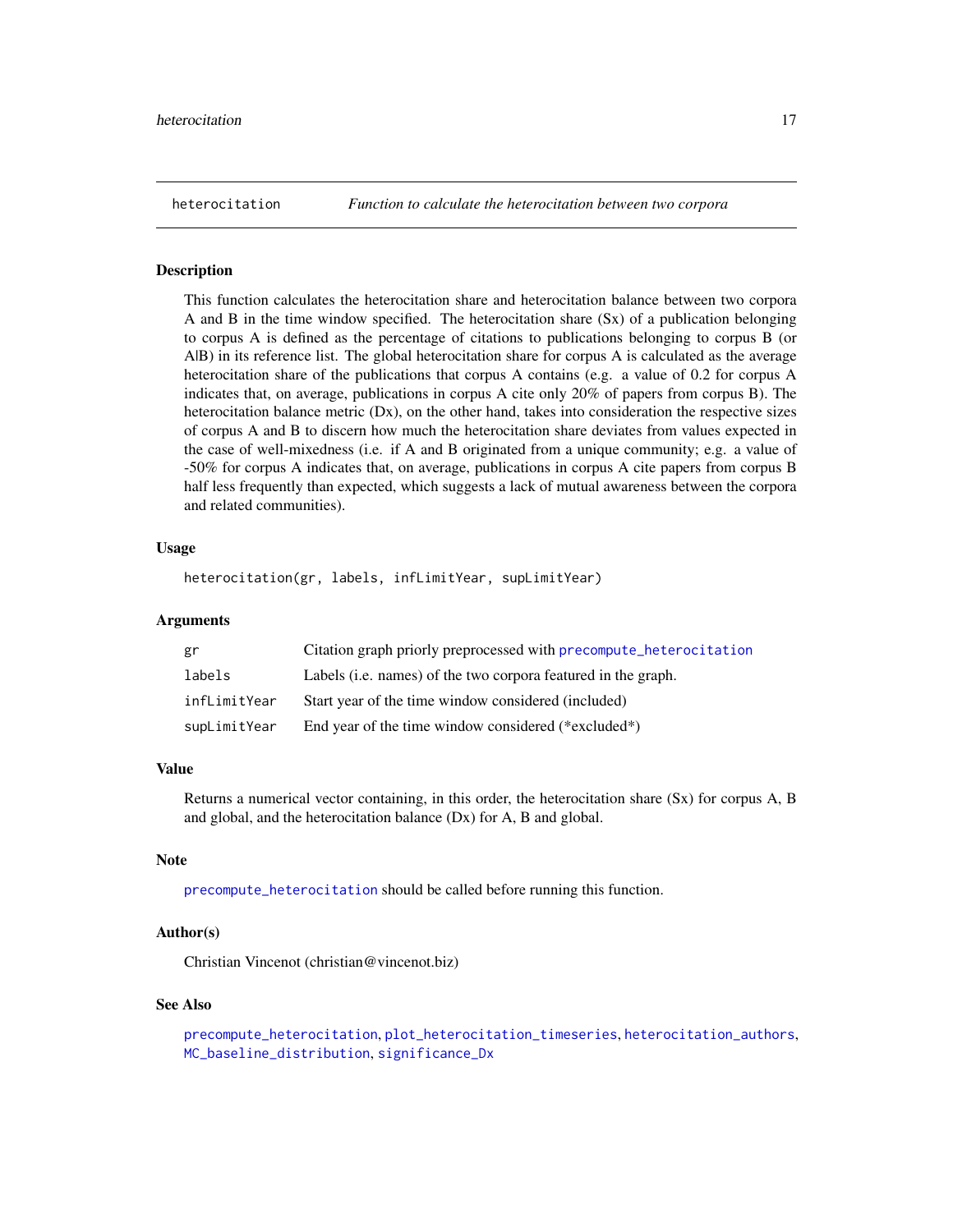# Examples

```
labels<-c("Corpus1","Corpus2")
# Build a bibliographical dataset from Scopus exports
db<-create_bibliography(corpora_files=c(tempfi1,tempfi2),
                        labels=labels, keywords=NA)
# Build graph
gr<-build_graph(db=db,small.year.mismatch=TRUE, attrs=c("Corpus","Year","Authors"), nb.cores=1)
# Heterocitation
gr<-precompute_heterocitation(gr,labels, 1990, 2018)
heterocitation(gr,labels, 1990, 2018)
```
<span id="page-17-1"></span>heterocitation\_authors

*This function computes heterocitation metrics for authors*

#### Description

This function computes heterocitation metrics for authors. The heterocitation share (Sx) and heterocitation balance (Dx) of an author are calculated as the average of these metrics for papers published by this author within the given time window. See the man page of [heterocitation](#page-16-1) for definitions of heterocitation metrics.

#### Usage

```
heterocitation_authors(gr, infLimitYear, supLimitYear, pub_threshold = 0,
                      remove_orphans = F, remove_citations_to_joint_papers = F)
```

| gr            | Citation graph priorly preprocessed with precompute_heterocitation                                                                         |
|---------------|--------------------------------------------------------------------------------------------------------------------------------------------|
| infLimitYear  | Start year of the time window considered (included)                                                                                        |
| supLimitYear  | End year of the time window considered (*excluded*)                                                                                        |
| pub_threshold | Minimum number of publications for authors to be considered.                                                                               |
|               | remove_orphans Do not consider publications that do not cite any other paper in the dataset (i.e.<br>orphan nodes in the citation network) |
|               | remove_citations_to_joint_papers                                                                                                           |
|               | Do not consider publications belonging to both corpora in the authors' average<br>corpus calculation.                                      |

<span id="page-17-0"></span>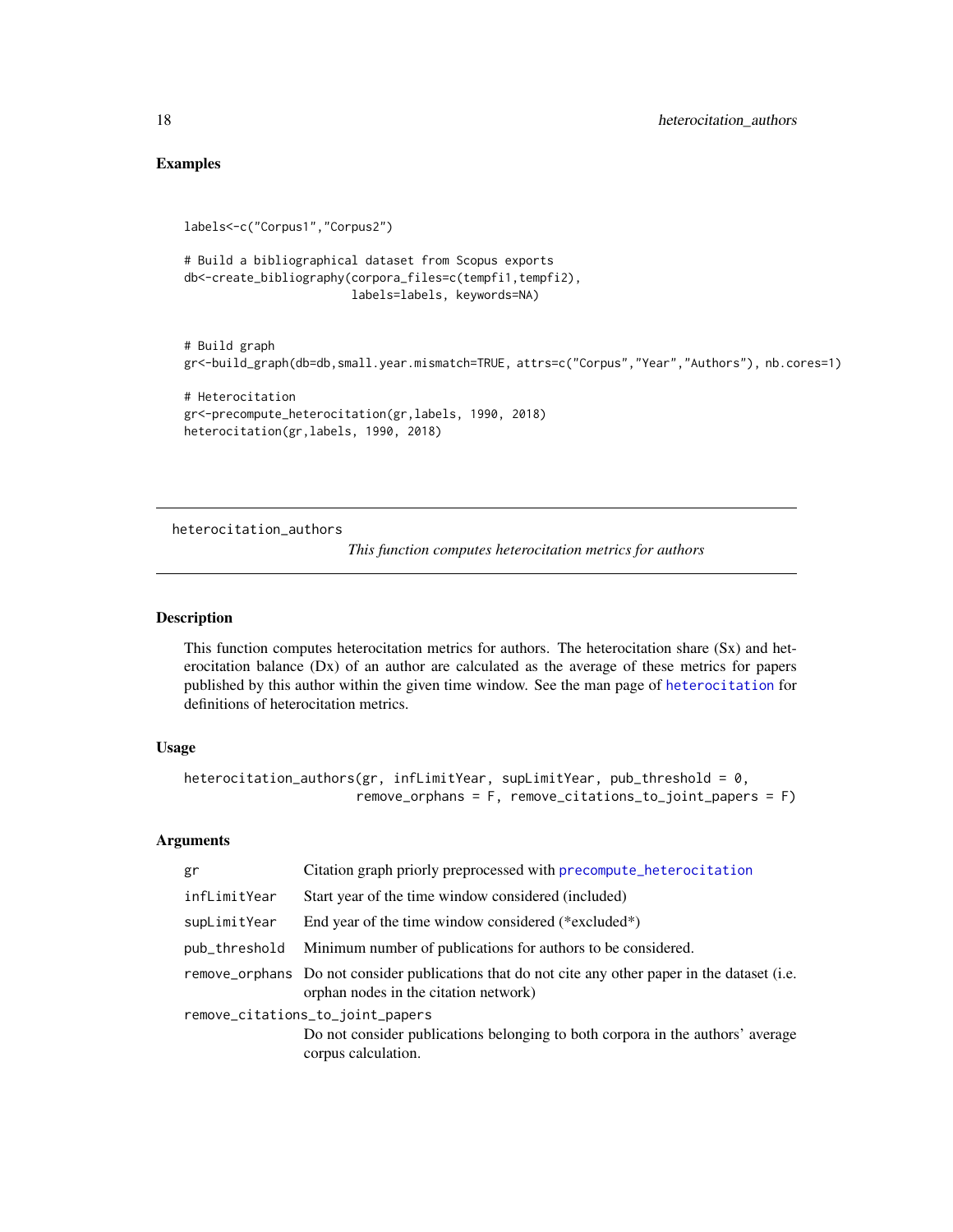# <span id="page-18-0"></span>load\_graph 19

#### Value

Returns a data frame containing author name ("Authors"), number of publications ("NbPubs"), list of publication years ("Years"), list of publications corpora ("Corpus"), list of publication heterocitation share ("Sx"), list of publication heterocitation balance ("Dx"), average heterocitation share ("avgSx"), average heterocitation balance ("avgDx"), average corpus value of publications ("avg-Corpus"), regression coefficient of the heterocitation share evolution ("coeffSx"), regression coefficient of the heterocitation balance evolution ("coeffDx"), regression coefficient of the evolution of the corpus value of publications ("coeffCorpus").

#### Note

[precompute\\_heterocitation](#page-26-1) should be called before running this function.

#### Author(s)

Christian Vincenot (christian@vincenot.biz)

#### See Also

[precompute\\_heterocitation](#page-26-1), [heterocitation](#page-16-1)

# Examples

labels<-c("Corpus1","Corpus2")

```
# Build a bibliographical dataset from Scopus exports
db<-create_bibliography(corpora_files=c(tempfi1,tempfi2),
                        labels=labels, keywords=NA)
```
# Build graph gr<-build\_graph(db=db,small.year.mismatch=TRUE, attrs=c("Corpus","Year","Authors"), nb.cores=1)

# Heterocitation gr<-precompute\_heterocitation(gr,labels, 1990, 2018)

# Author heterocitation heterocitation\_authors(gr, 1990, 2018)

<span id="page-18-1"></span>load\_graph *Function to load a citation graph*

### **Description**

This function loads a citation graph saved on the filesystem.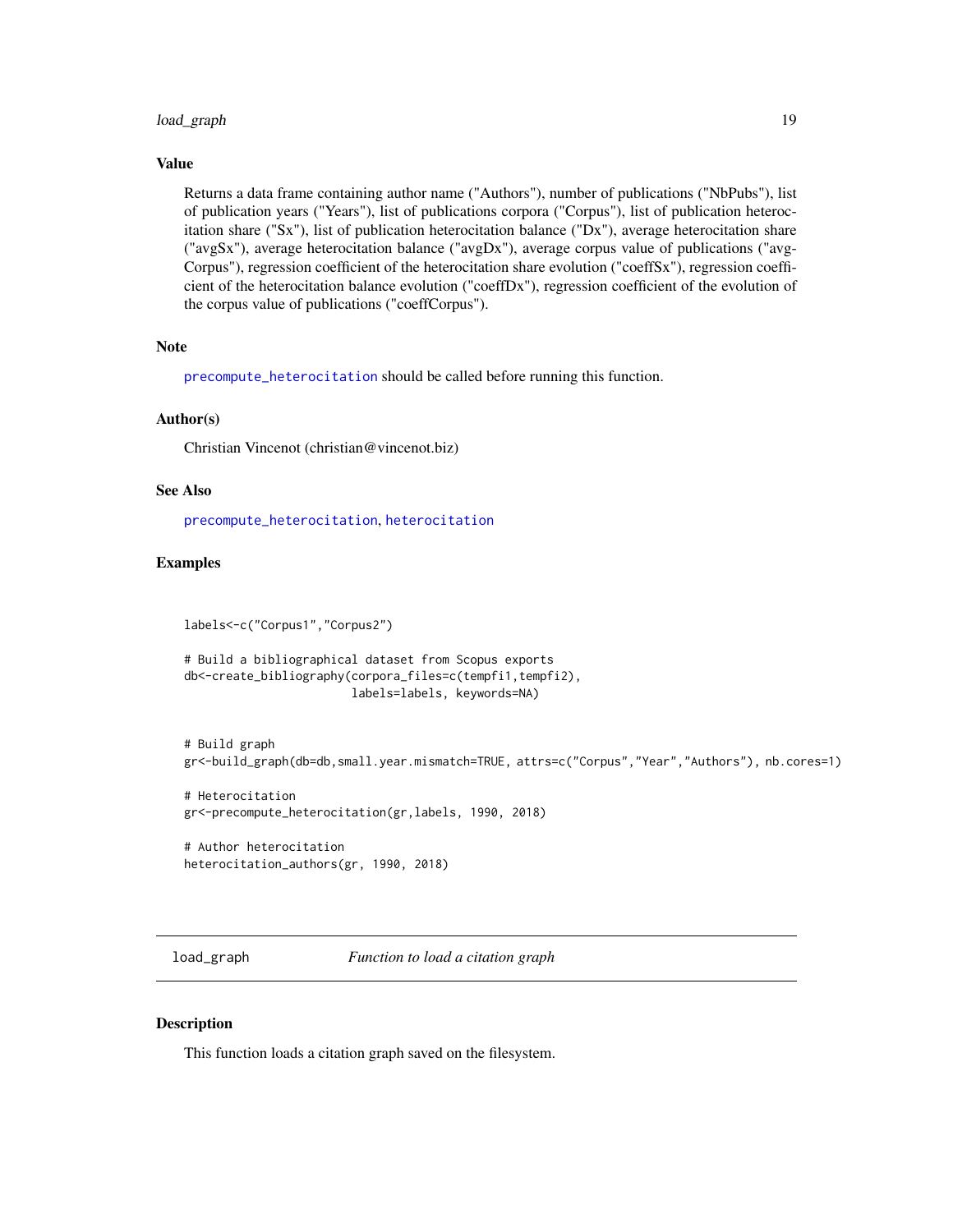#### Usage

load\_graph(filename)

# Arguments

filename File to load

# Value

Returns a graph object.

# Note

This function basically supports only graph previously saved with Diderot's save\_graph. However, as the file is actually a graphml file handled by igraph, advanced users may use this function on appropriate graphs created elsewhere, as long as they respect Diderot's structure (presence of a "Corpus"" field, etc).

#### Author(s)

Christian Vincenot (christian@vincenot.biz)

#### See Also

[save\\_graph](#page-27-1)

#### Examples

```
labels<-c("Corpus1","Corpus2")
# Build a bibliographical dataset from Scopus exports
db<-create_bibliography(corpora_files=c(tempfi1,tempfi2),
                        labels=labels, keywords=NA)
```

```
# Build graph
gr<-build_graph(db=db,small.year.mismatch=TRUE, attrs=c("Corpus","Year","Authors"), nb.cores=1)
```

```
## Not run:
save_graph(gr, "Saved.graphml")
```

```
# Load saved graph
gr<-load_graph("Saved.graphml")
```
## End(Not run)

<span id="page-19-0"></span>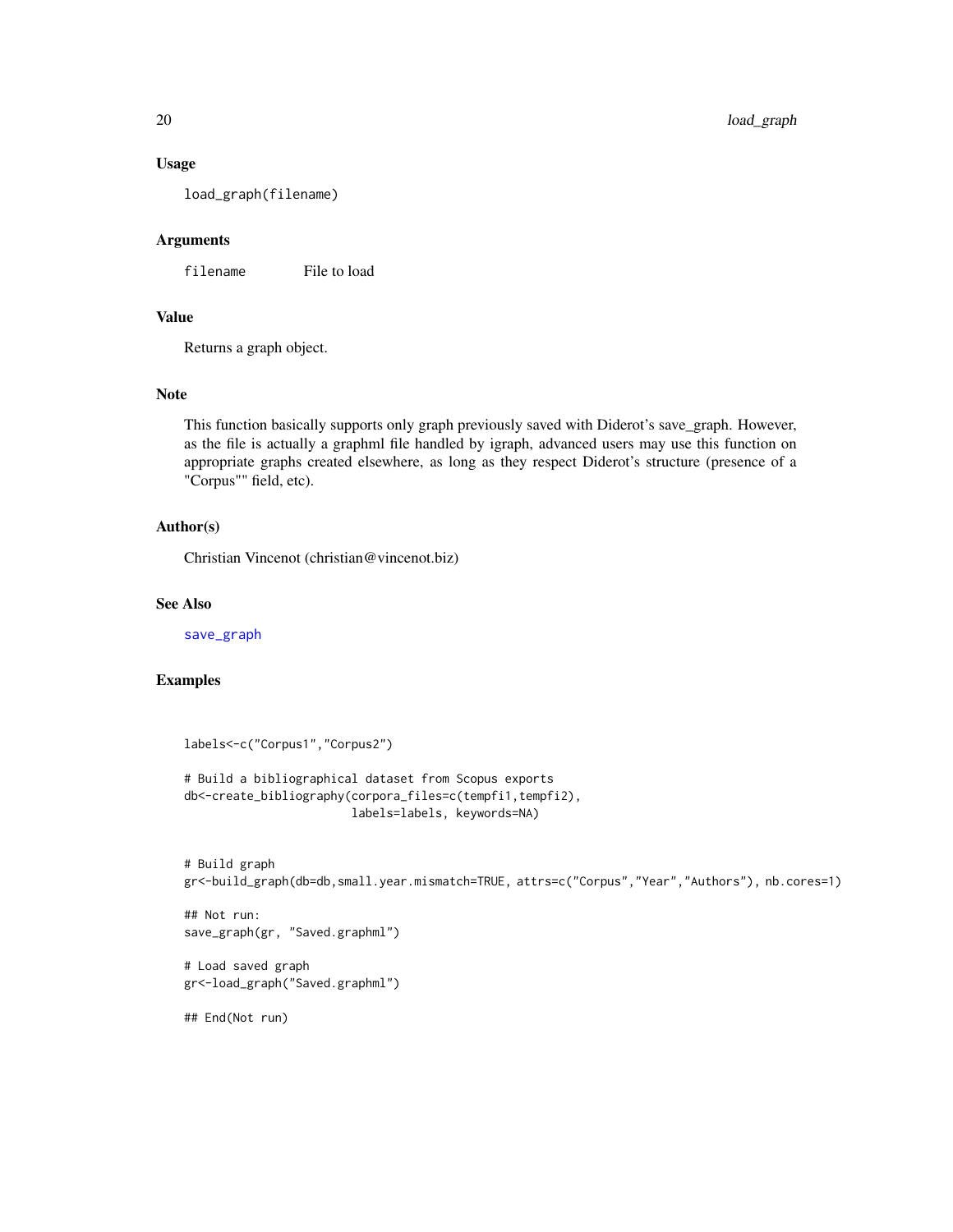```
MC_baseline_distribution
```
*Function to compute baseline heterocitation values for the graph under study with random permutation of corpus attributions*

# Description

This function performs Monte Carlo runs with random permutations of corpus tags in the graph provided and computes the heterocitation balance on the new graphs. Permutation is repeated over several iterations (set through the "rep" argument) and provides a baseline Dx values for the graph topology considered. This can then be compared with the Dx value obtained for the original graph to evaluate whether it could merely be the result of chance (see [significance\\_Dx](#page-28-1)).

#### Usage

```
MC_baseline_distribution(gr, labels, infYearLimit, supYearLimit, rep = 20)
```
# Arguments

| gr           | Graph file (created with build_graph)                                                                                            |
|--------------|----------------------------------------------------------------------------------------------------------------------------------|
| labels       | List of the names of the two corpora studied (e.g. c("Computer Science", "Math-<br>ematics")), present in the "Corpus" attribute |
| infYearLimit | Minimum year considered in this study                                                                                            |
| supYearLimit | Maximum year considered in this study                                                                                            |
| rep          | Number of Monte Carlo iterations                                                                                                 |

# Value

This function currently plots the histograms of distribution of Dx values generated through random permutations of corpus tags among the records. Returns a list containing:

| Dx1   | Dx value for corpus 1 per iteration |
|-------|-------------------------------------|
| Dx1   | Dx value for corpus 2 per iteration |
| DxALL | Global Dx value per iteration       |

# Author(s)

Christian Vincenot (christian@vincenot.biz)

#### See Also

[significance\\_Dx](#page-28-1), [heterocitation](#page-16-1)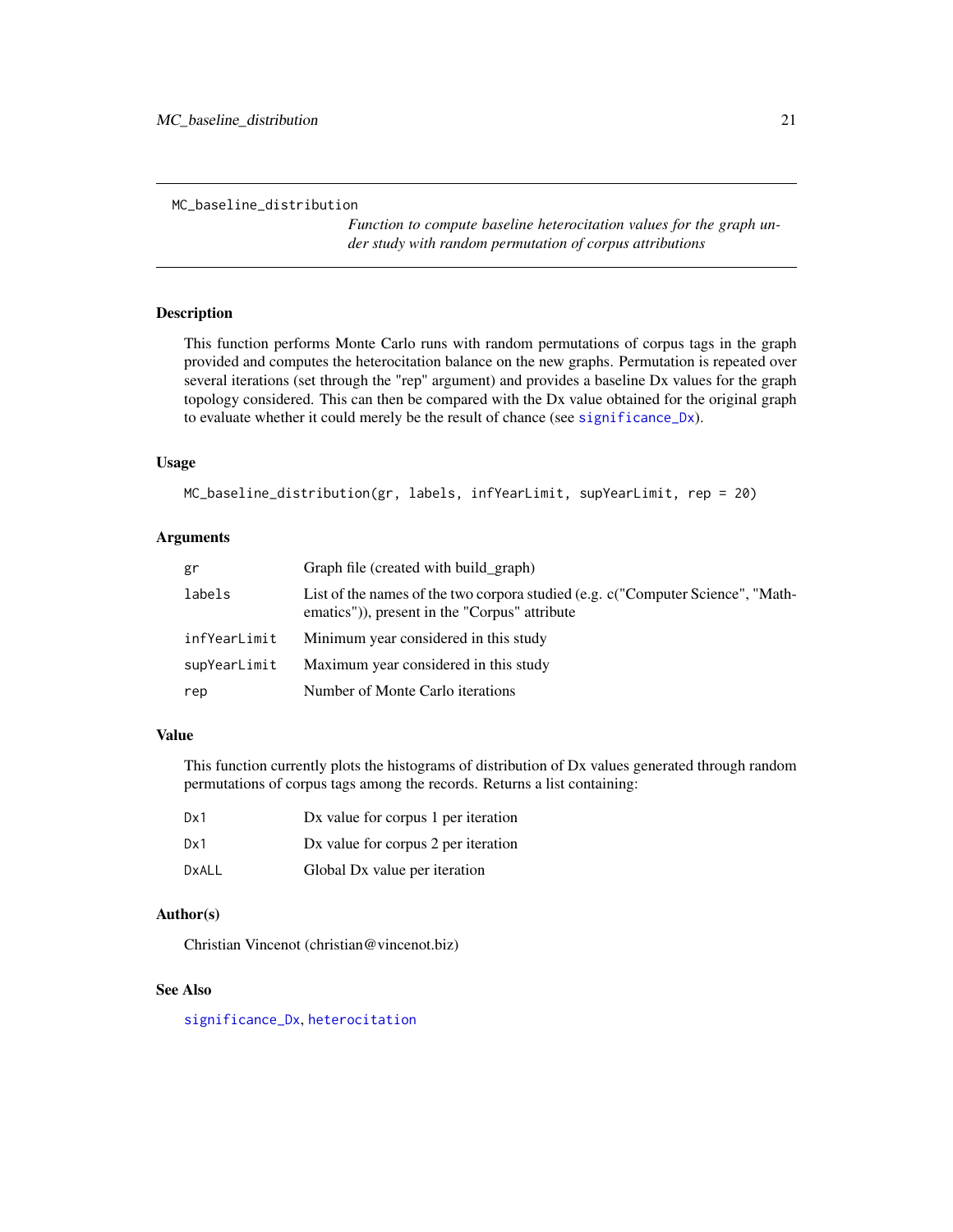<span id="page-21-0"></span>

# Description

This function output the number of records and citations in a bibliographic database, and returns the latter.

### Usage

nb\_refs(db)

# Arguments

db Bibliographic database

# Value

Returns the number of citations in the bibliographic database

# Author(s)

Christian Vincenot (christian@vincenot.biz)

# Examples

```
labels<-c("Corpus1","Corpus2")
```
# Build a bibliographical dataset from Scopus exports db<-create\_bibliography(corpora\_files=c(tempfi1,tempfi2), labels=labels, keywords=NA)

# NB refs nb\_refs(db)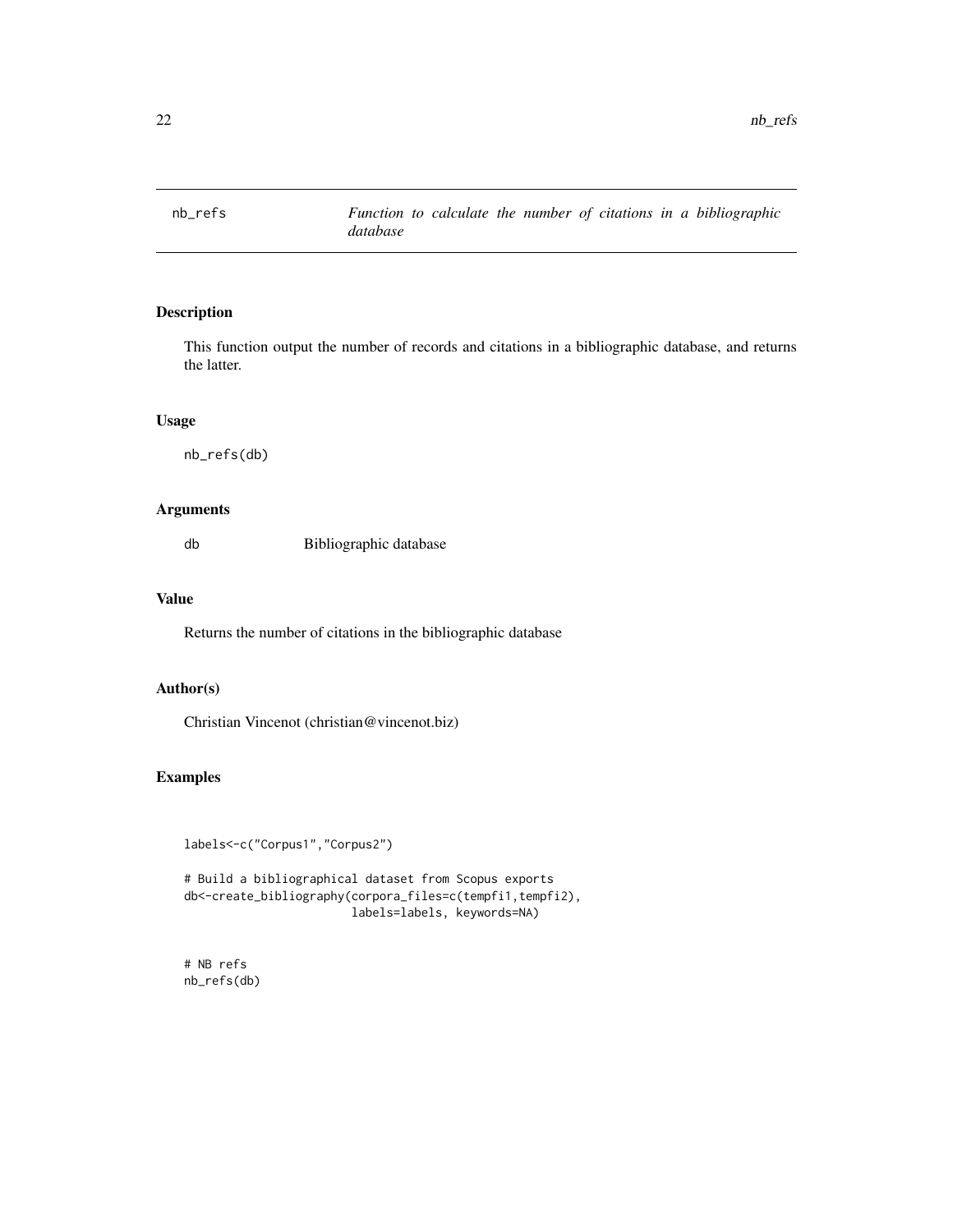# <span id="page-22-0"></span>Description

This function plots and returns the annual number of new authors and cumulative number of authors in the bibliographic database.

# Usage

```
plot_authors_count(db)
```
#### Arguments

db Bibliographic database created with created\_bibliography.

# Value

Returns a dataframe containing year, annual number of new authors (i.e. not seen before), and cumulative number of authors.

# Author(s)

Christian Vincenot (christian@vincenot.biz)

# See Also

[compute\\_citation\\_ranking](#page-7-1)

# Examples

labels<-c("Corpus1","Corpus2")

```
# Build a bibliographical dataset from Scopus exports
db<-create_bibliography(corpora_files=c(tempfi1,tempfi2),
                        labels=labels, keywords=NA)
```
# Plot authors count ## Not run: plot\_authors\_count(db)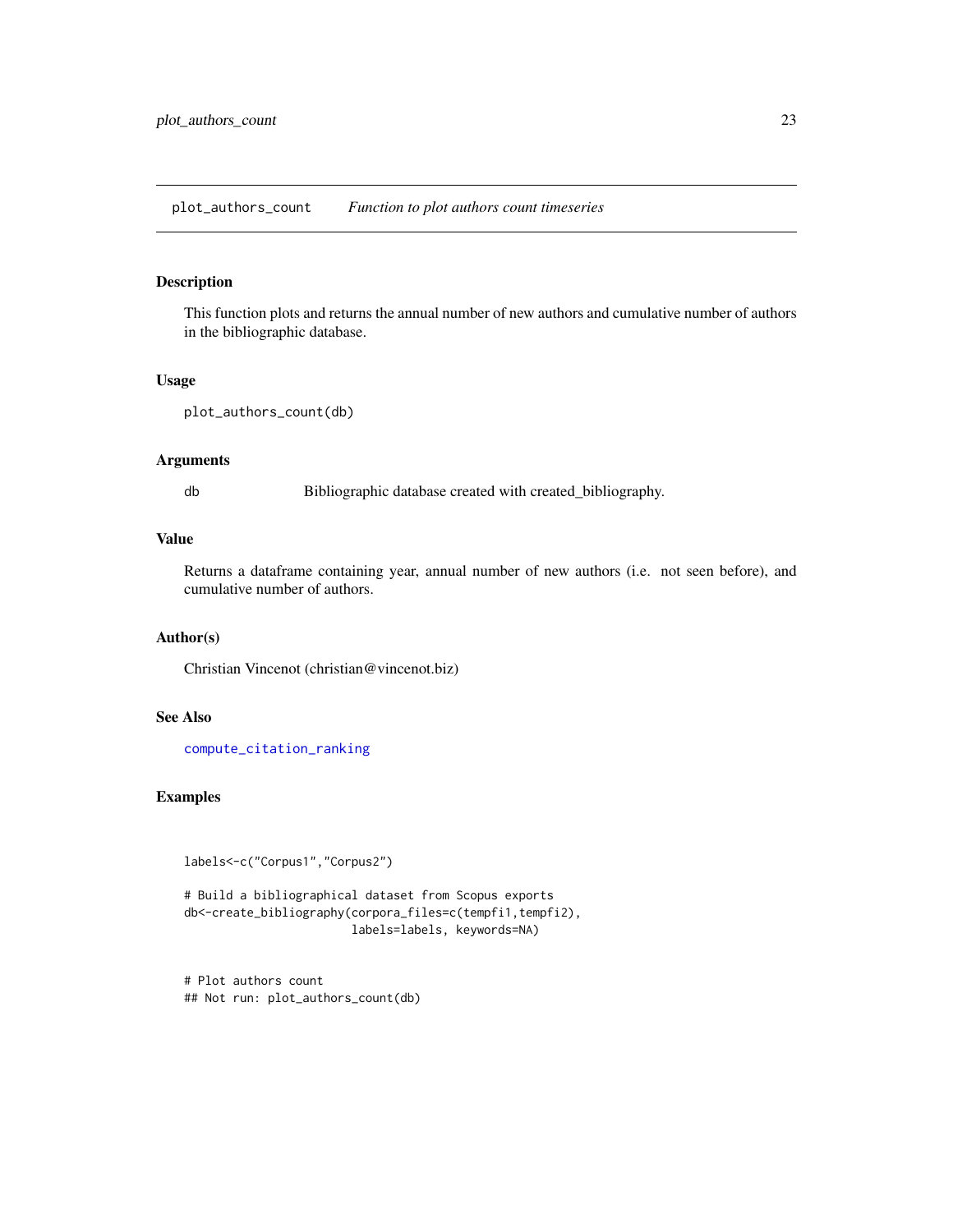```
plot_heterocitation_timeseries
```
*Function to plot the heterocitation share and heterocitation balance timeseries*

#### Description

This function plots and returns annual heterocitation share and heterocitation balance values.

# Usage

```
plot_heterocitation_timeseries(gr_arg, labels, mini = -1, maxi = -1, cesure = -1)
```
#### Arguments

| $gr_arg$ | Citation graph                                                                                                                               |
|----------|----------------------------------------------------------------------------------------------------------------------------------------------|
| labels   | Labels (i.e. names) of the two corpora featured in the graph.                                                                                |
| mini     | Start year of the time window                                                                                                                |
| maxi     | End year of the time window                                                                                                                  |
| cesure   | Year before which values should be cumulated. Default value is -1, which indi-<br>cates that each year in the time window should be plotted. |

# Value

Returns a dataframe with year and annual values for heterocitation share (sx1, sx2 and sxall for corpus A and B and global resp.) and heterocitation balance  $(dx1, dx2$  and dxall for corpus A and B and global resp.).

#### Author(s)

Christian Vincenot (christian@vincenot.biz)

# See Also

[precompute\\_heterocitation](#page-26-1), [heterocitation](#page-16-1)

# Examples

labels<-c("Corpus1","Corpus2")

# Build a bibliographical dataset from Scopus exports db<-create\_bibliography(corpora\_files=c(tempfi1,tempfi2), labels=labels, keywords=NA)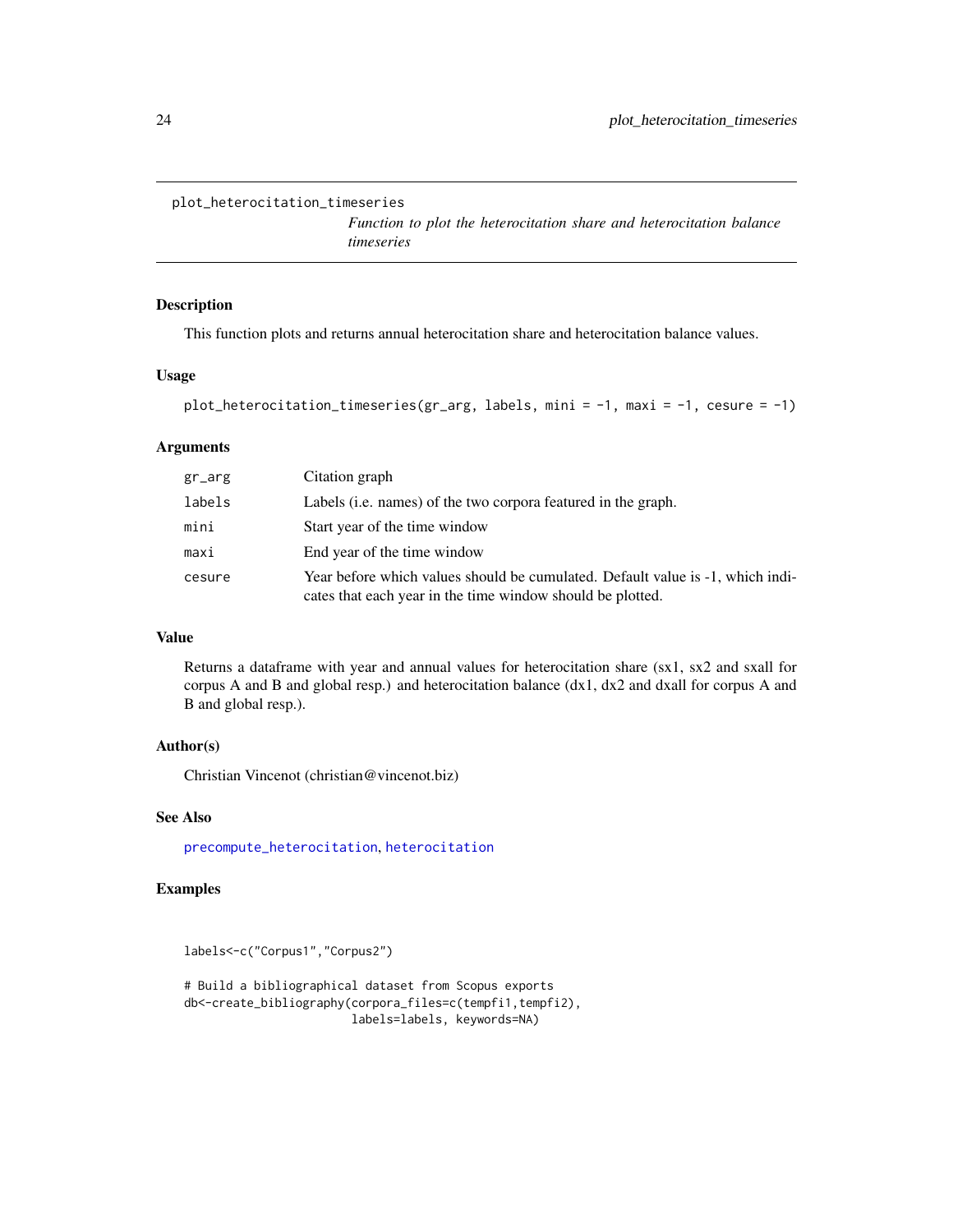# <span id="page-24-0"></span>plot\_modularity\_timeseries 25

```
# Build graph
gr<-build_graph(db=db,small.year.mismatch=TRUE, attrs=c("Corpus","Year","Authors"), nb.cores=1)
# Heterocitation timeseries
gr<-precompute_heterocitation(gr,labels, 1990, 2018)
plot_heterocitation_timeseries(gr, labels, 1990, 2018)
```
<span id="page-24-1"></span>plot\_modularity\_timeseries

*Function to plot graph modularity timeseries*

# Description

This function plots and returns annual graph modularity values for predefined corpora (representing communities). See [compute\\_modularity](#page-11-1) for details on modularity calculation.

# Usage

```
plot_modularity_timeseries(gr_arg, mini = -1, maxi = -1, cesure = -1, window = 1,
                           modularity_function = "normal")
```
#### Arguments

| $gr_$               | Citation graph                                                                                                                                                                             |
|---------------------|--------------------------------------------------------------------------------------------------------------------------------------------------------------------------------------------|
| mini                | Start year of the time window                                                                                                                                                              |
| maxi                | End year of the time window                                                                                                                                                                |
| cesure              | Year before which values should be cumulated. Default value is -1, which indi-<br>cates that each year in the time window should be plotted.                                               |
| window              | The temporal sliding window size over which modularity should be computed.                                                                                                                 |
| modularity_function |                                                                                                                                                                                            |
|                     | Modularity function to be used for the calculation: "custom" indicates that<br>compute_custom_modularity will be used, whereas "normal" indicates that<br>compute_modularity will be used. |

#### Value

Returns a dataframe containing year and annual modularity value.

#### Author(s)

Christian Vincenot (christian@vincenot.biz)

# See Also

[compute\\_modularity](#page-11-1), [compute\\_custom\\_modularity](#page-8-1)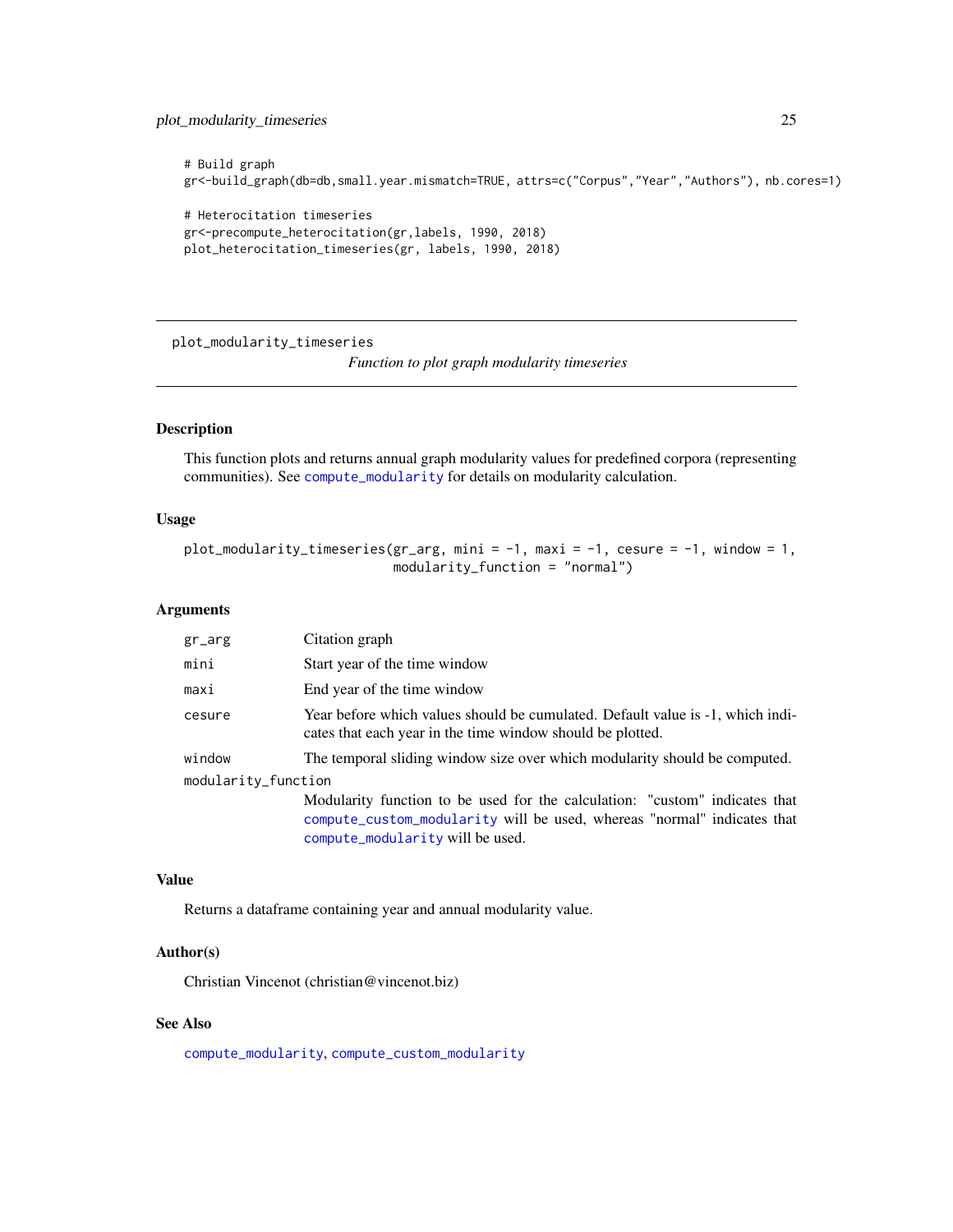# <span id="page-25-0"></span>Examples

```
labels<-c("Corpus1","Corpus2")
# Build a bibliographical dataset from Scopus exports
db<-create_bibliography(corpora_files=c(tempfi1,tempfi2),
                        labels=labels, keywords=NA)
# Build graph
gr<-build_graph(db=db,small.year.mismatch=TRUE, attrs=c("Corpus","Year","Authors"), nb.cores=1)
# Compute Modularity timeseries
```

```
plot_modularity_timeseries(gr, 1990, 2018)
```
plot\_publication\_curve

*Function to plot publication count timeseries*

# Description

This function plots and returns the annual number of publications.

#### Usage

```
plot_publication_curve(gr, labels, k = 1)
```
#### Arguments

| gr     | Citation graph                                                |
|--------|---------------------------------------------------------------|
| labels | Labels (i.e. names) of the two corpora featured in the graph. |
| k      | Text font size (multiplier of cex values)                     |

#### Value

Returns a dataframe containing year and annual publication count for each corpus and both together.

# Author(s)

Christian Vincenot (christian@vincenot.biz)

#### See Also

[compute\\_citation\\_ranking](#page-7-1)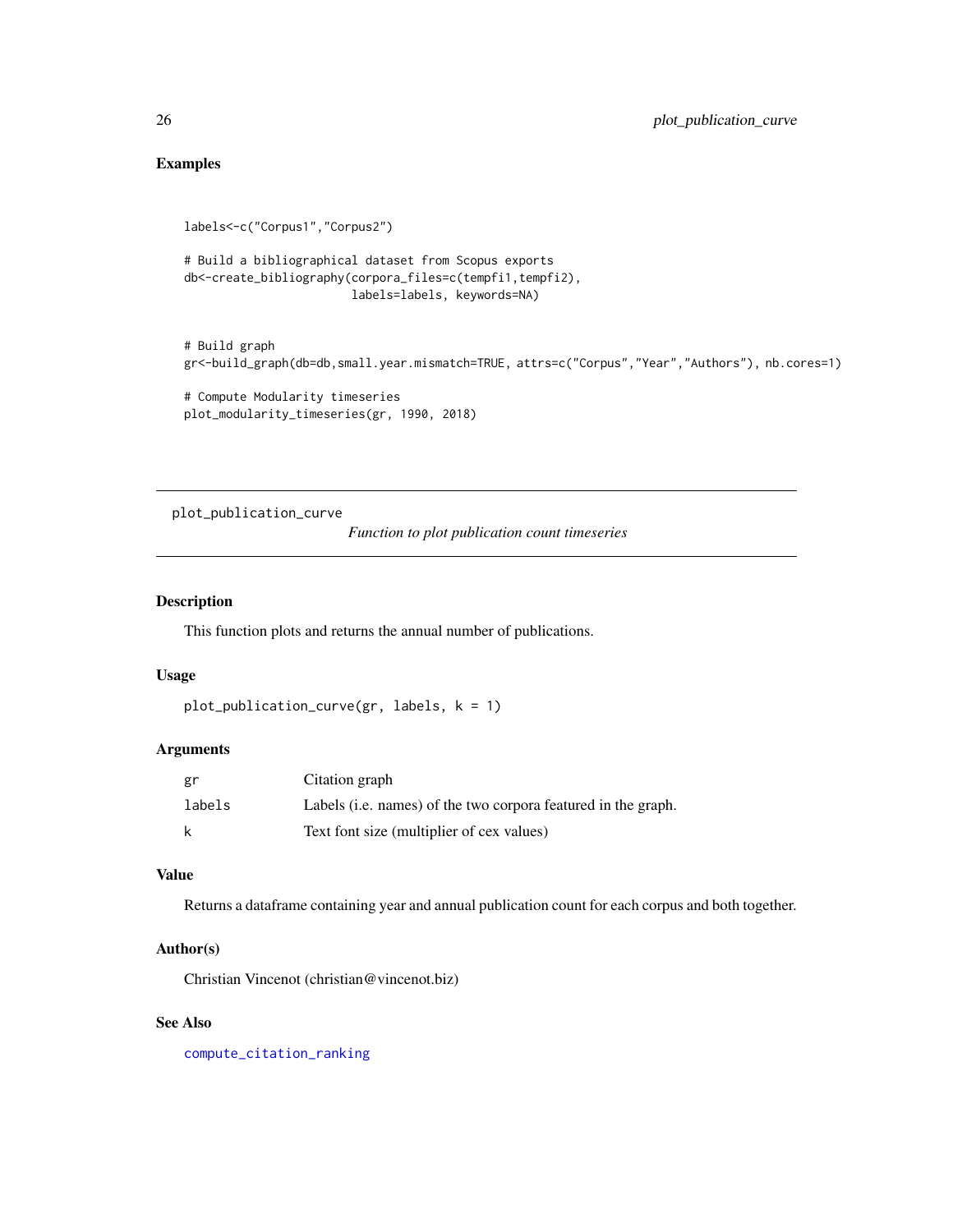#### <span id="page-26-0"></span>Examples

```
labels<-c("Corpus1","Corpus2")
```

```
# Build a bibliographical dataset from Scopus exports
db<-create_bibliography(corpora_files=c(tempfi1,tempfi2),
                        labels=labels, keywords=NA)
```

```
# Build graph
gr<-build_graph(db=db,small.year.mismatch=TRUE, attrs=c("Corpus","Year","Authors"), nb.cores=1)
```

```
# Publication curve
plot_publication_curve(gr,labels)
```
<span id="page-26-1"></span>precompute\_heterocitation

```
This function precomputes heterocitation values for each
node/publication of a graph.
```
#### **Description**

This function computes heterocitation values for each publication and stores them as node attributes in the graph. The heterocitation share of a publication belonging to corpus A is defined as the percentage of citations to publications belonging to corpus B (or A|B) in its reference list (e.g. a value of 0.2 for a publication in corpus A indicates that the publication cites only 20% of papers from corpus B). The heterocitation balance metric, on the other hand, takes into consideration the respective sizes of corpus A and B to discern how much the heterocitation share deviates from values expected in the case of well-mixedness (i.e. if A and B originated from a unique community; e.g. a value of -30% for a publication in corpus A indicates that it cites papers from corpus B 30% less frequently than expected).

# Usage

```
precompute_heterocitation(gr, labels, infLimitYear, supLimitYear)
```

| gr           | Citation graph                                                        |
|--------------|-----------------------------------------------------------------------|
| labels       | Labels ( <i>i.e.</i> names) of the two corpora featured in the graph. |
| infLimitYear | Start year of the time window considered (included)                   |
| supLimitYear | End year of the time window considered (*excluded*)                   |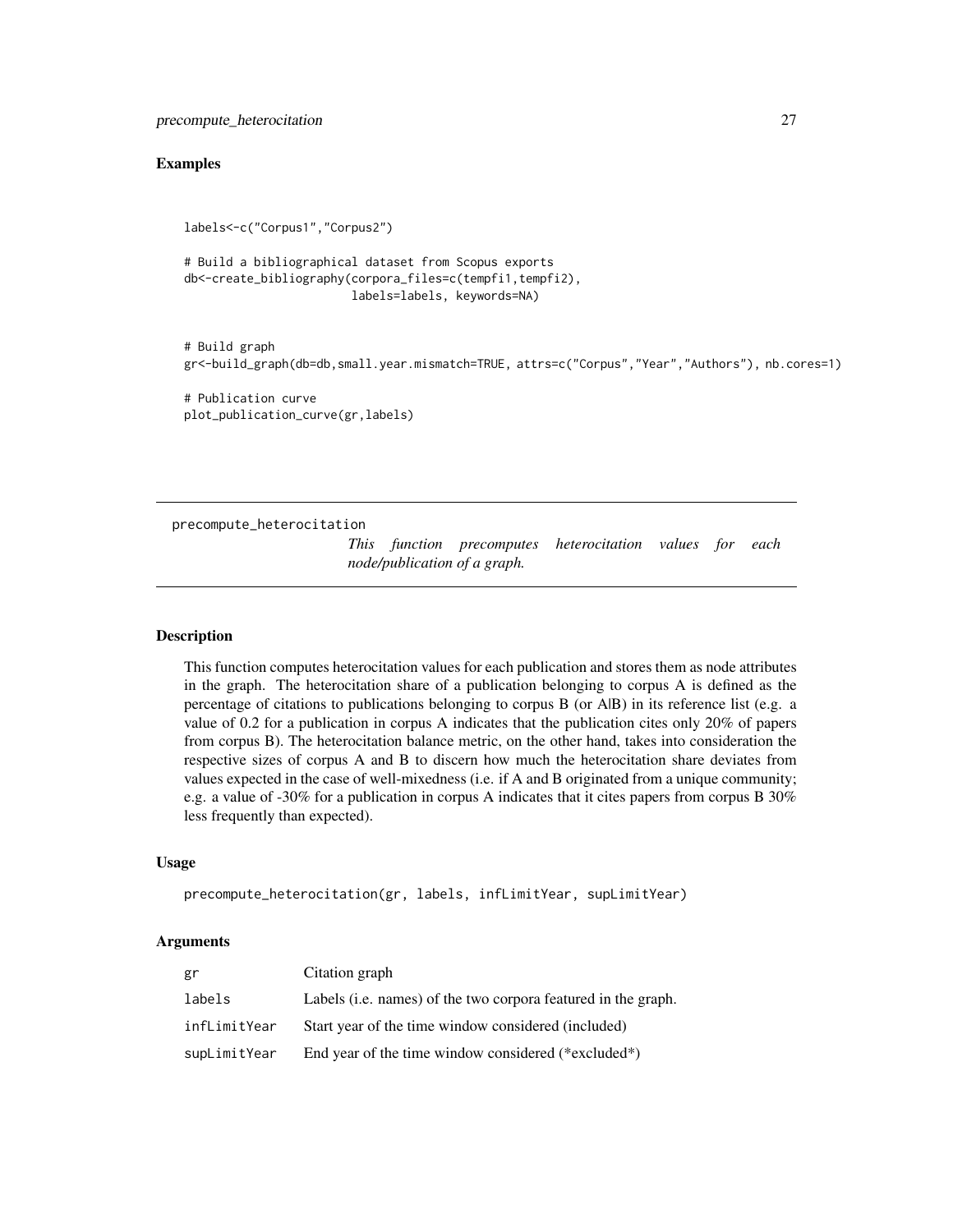## Value

Returns the graph gr with added node attributes Sx and Dx representing the heterocitation share and heterocitation balance respectively.

#### Note

Corpus-wide heterocitation values can be computed using [heterocitation](#page-16-1).

#### Author(s)

Christian Vincenot (christian@vincenot.biz)

#### See Also

[heterocitation](#page-16-1), [plot\\_heterocitation\\_timeseries](#page-23-1), [compute\\_Ji\\_ranking](#page-10-1)

# Examples

labels<-c("Corpus1","Corpus2")

```
# Build a bibliographical dataset from Scopus exports
db<-create_bibliography(corpora_files=c(tempfi1,tempfi2),
                        labels=labels, keywords=NA)
```

```
# Build graph
gr<-build_graph(db=db,small.year.mismatch=TRUE, attrs=c("Corpus","Year","Authors"), nb.cores=1)
```
gr<-precompute\_heterocitation(gr,labels, 1990, 2018)

<span id="page-27-1"></span>save\_graph *Function to save a graph*

#### Description

This function saves a graph produced with Diderot. The resulting structure is actually a graphml file and can thus be exported to third party software.

### Usage

save\_graph(gr, filename)

| gr       | Graph object to save.      |
|----------|----------------------------|
| filename | File to save the graph to. |

<span id="page-27-0"></span>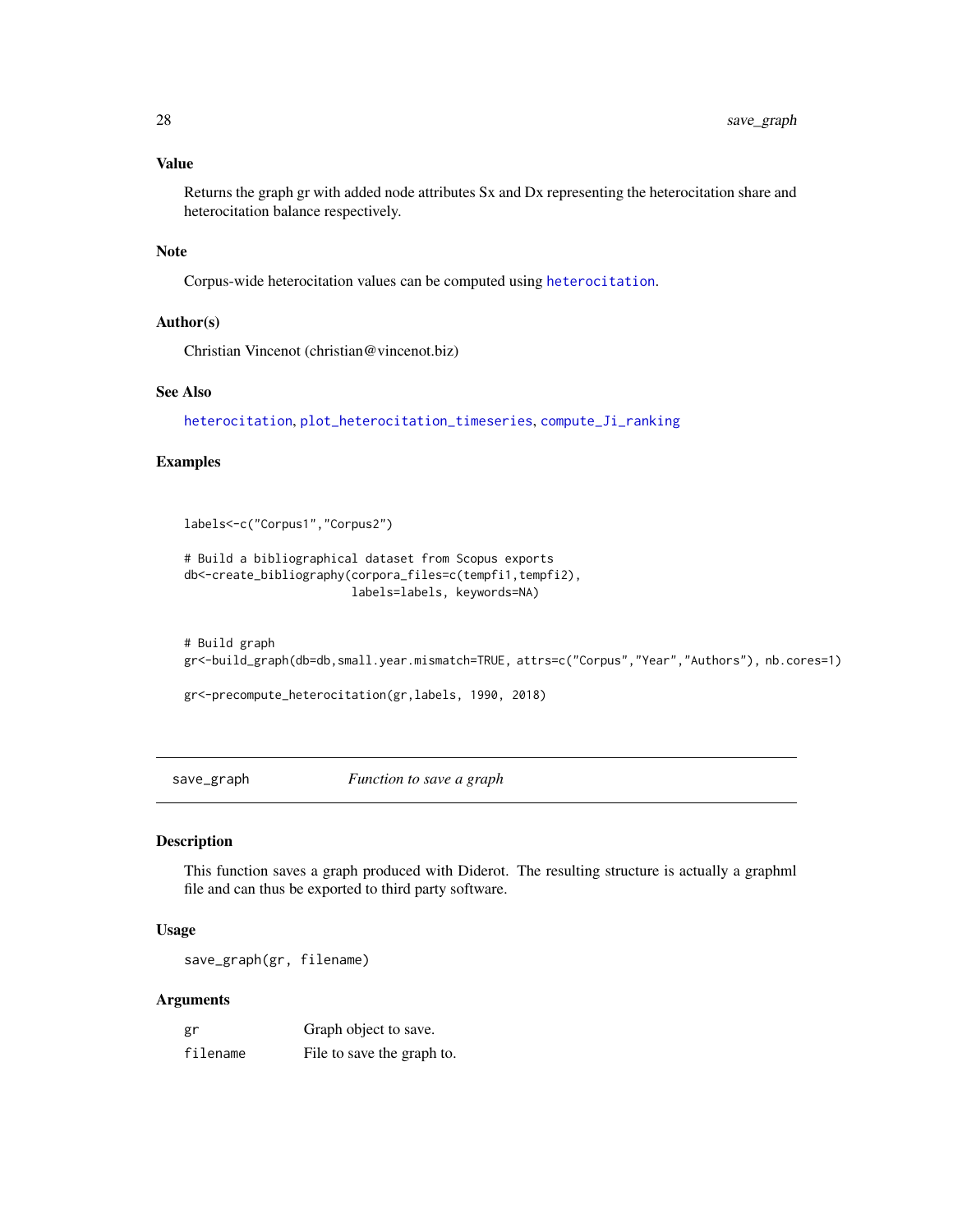<span id="page-28-0"></span>significance\_Dx 29

#### Author(s)

Christian Vincenot (christian@vincenot.biz)

#### See Also

[load\\_graph](#page-18-1)

### Examples

```
labels<-c("Corpus1","Corpus2")
# Build a bibliographical dataset from Scopus exports
db<-create_bibliography(corpora_files=c(tempfi1,tempfi2),
                        labels=labels, keywords=NA)
# Build graph
gr<-build_graph(db=db,small.year.mismatch=TRUE, attrs=c("Corpus","Year","Authors"), nb.cores=1)
## Not run: save_graph(gr, "Saved.graphml")
```
<span id="page-28-1"></span>significance\_Dx *Function to evaluate the significance of the heterocitation balance value*

#### Description

This function assesses to what extent the heterocitation balance (Dx value) calculated for a graph departs from baseline situation. The latter typically represents Dx values to be expected by chance, i.e. through random permutation of corpus assignation at the node/vertex level (see [MC\\_baseline\\_distribution](#page-20-1)). A Shapiro-Wilk test is first executed on the control distribution (using [shapiro.test](#page-0-0)) and if the normality hypothesis is not rejected, a one-sample t test (see [t.test](#page-0-0)) is used to test whether value is significantly different from the control distribution. The strength of this difference is additionally assessed through Glass' delta, an estimator of effect size (Glass, McGraw, and Smith, 1981).

#### Usage

```
significance_Dx(value, control, normality_threshold=0.05)
```

| value               | Heterocitation balance (Dx) calculated for the citation network studied      |  |
|---------------------|------------------------------------------------------------------------------|--|
| control             | Baseline distribution of Dx values in control experiments                    |  |
| normality_threshold |                                                                              |  |
|                     | P value threshold under which the hypothesis of normality is rejected in the |  |
|                     | preliminary Shapiro-Wilk test                                                |  |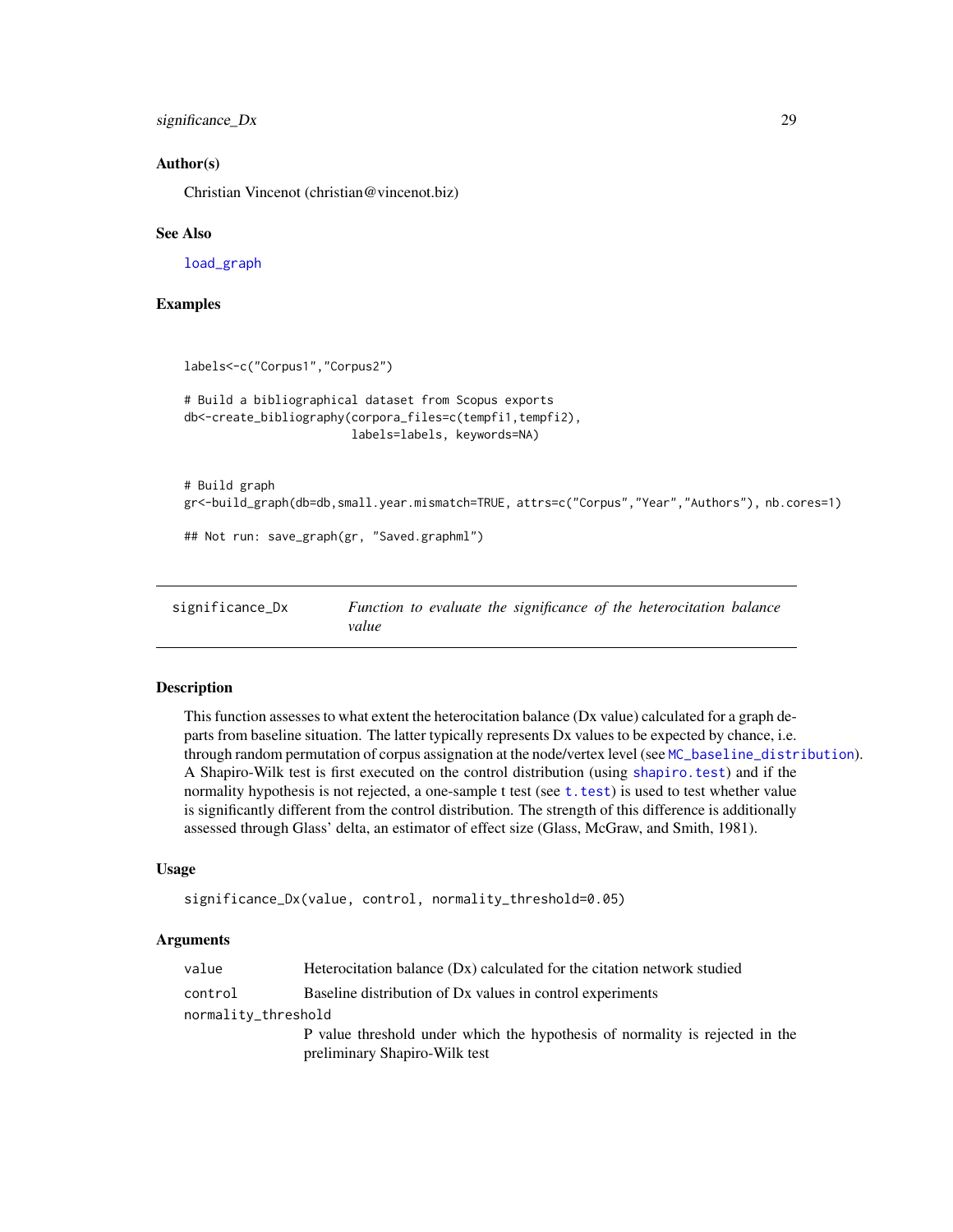#### <span id="page-29-0"></span>Value

Returns a list containing the p-value obtained in a one-sample t test comparing value and the control distribution (with null hypothesis being that value could come from the control distribution) or NA if the control distribution is not normal based on a Shapiro-Wilk normality test, and Glass' estimator of effect size.

#### Author(s)

Christian Vincenot (christian@vincenot.biz)

#### References

Glass, G. V., McGraw, B., & Smith, M. L. (1981). Meta-analysis in social research. Beverly Hills: Sage Publications.

#### See Also

[significance\\_Dx](#page-28-1), [heterocitation](#page-16-1)

# Examples

```
## Not run:
# Heterocitation in our graph
heterocitation(gr_sx, labels=labels, 1987, 2005)
### [1] "Sx ALL / ABM / IBM"
### [1] "0.047 / 0.214 / 0.007"
### [1] "Dx ALL / ABM / IBM"
### [1] "-0.927 / -0.690 / -0.982"
```

```
# Generate a baseline distribution for Dx values obtained through chance
# Here, we run 200 iterations of node corpus permutations
baseline<-MC_baseline_distribution(gr_sx, labels, 1987, 2018, 200)
```

```
# Assess whether our observed Dx is possibly due to chance
significance_Dx(-0.927, baseline[["Dx ALL"]])
### [1] "Distribution is normal. Performing t-test."
###
### One Sample t-test
###
### data: value - control
### t = -323.0017, df = 319, p-value < 2.2e-16
### alternative hypothesis: true mean is not equal to 0
### 95 percent confidence interval:
### -0.9159834 -0.9048923
### sample estimates:
### mean of x
### -0.9104379
###
### [1] "Glass' effect size: -18.0563442219448"
```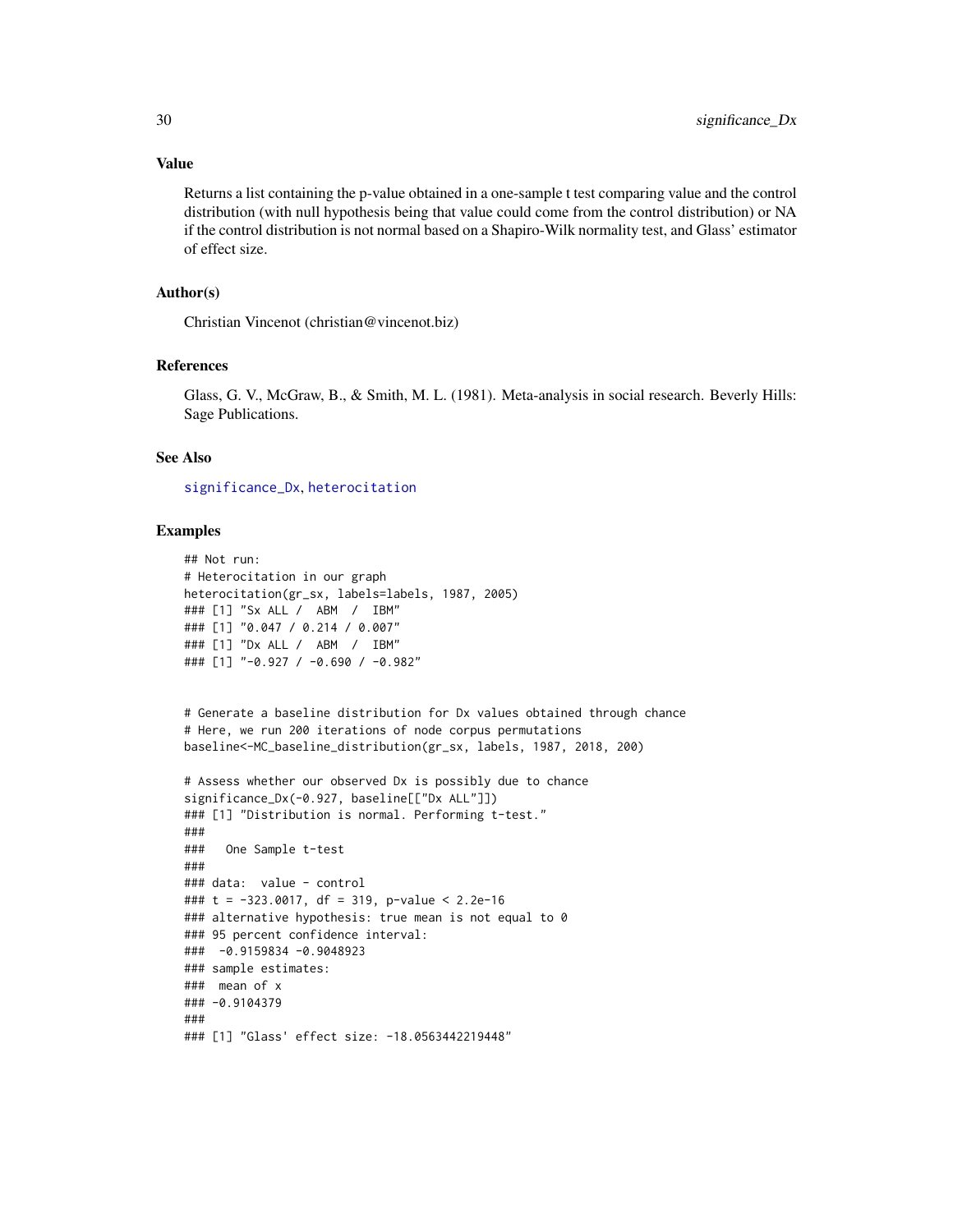# significance\_Dx 31

## End(Not run)